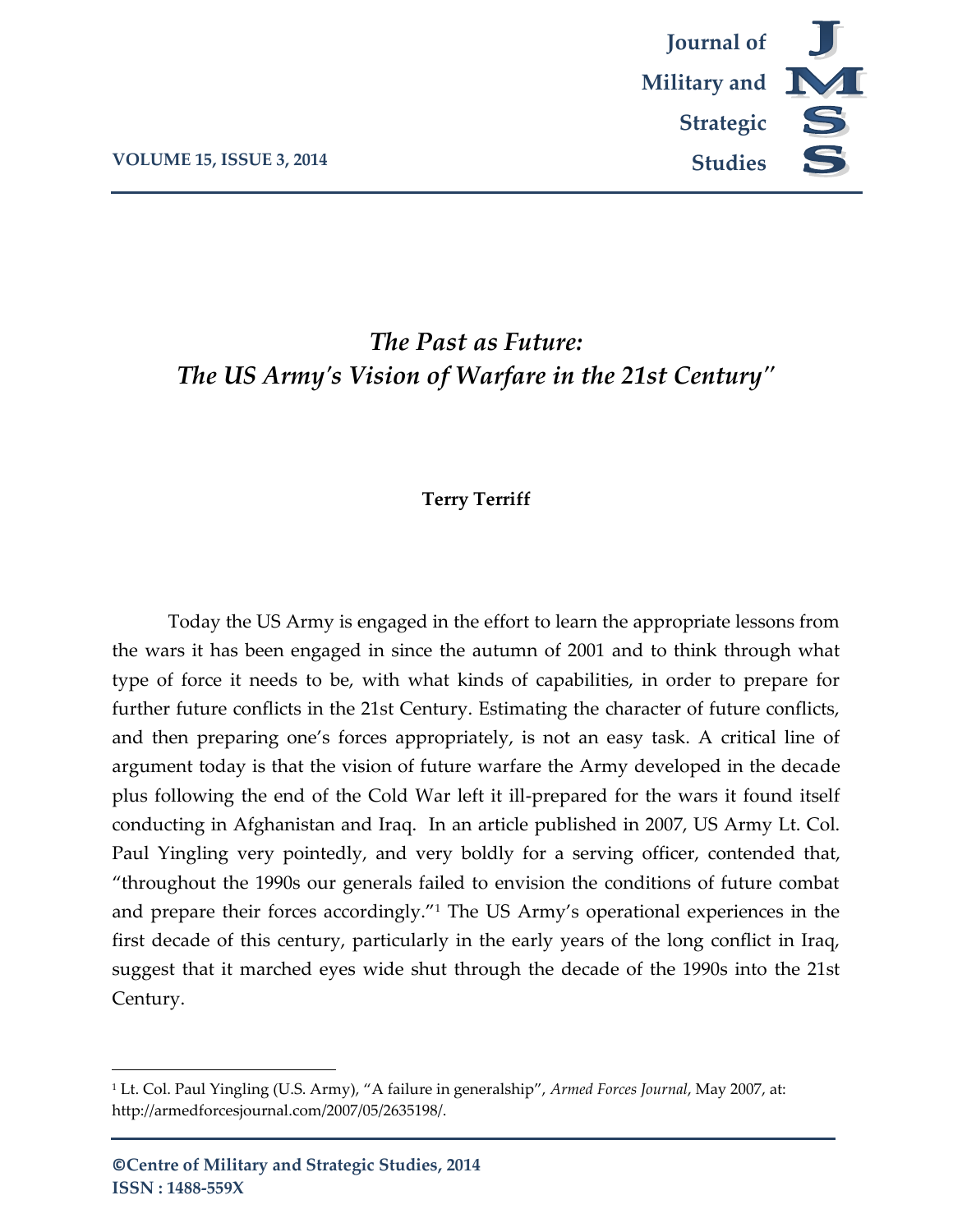The Army through the 1990s and into the first decade of the 21st Century seemingly missed or ignored important emerging elements of modern warfare. Generally widely appreciated is that the US Army units, after the invasion of Iraq in the spring of 2003, were largely caught out by the rising insurgency and struggled to adapt to the requirement of conducting counterinsurgency operations from the late spring and summer of 2003 through to 2006.<sup>2</sup> Yet the Army was caught out not just by the emerging and growing insurgency and its lack of counterinsurgency doctrine and training. The US Army and Marine Corps forces that drove to Baghdad in the spring of 2003 with destructive effectiveness were also caught by surprise by the presence of irregular fighters and unconventional forms of warfare. Lt. Col. Bryan McCoy (U.S. Marine Corps), commander of the 3rd Brigade, 7th Marines, captured some of the unexpected aspects of the fighting during the initial march north to Baghdad when he complained:

The enemy has gone asymmetric on us. There's treachery. There are ambushes. It's not straight-up conventional fighting.<sup>3</sup>

Lt. Gen. William S. Wallace, the Commander of US Army, V Corps, was very candid when he noted on 27 March 2003, "The enemy we're fighting is a bit different than the one we war-gamed against, because of these paramilitary forces. We knew they were here, but we did not know how they would fight." Lt. Gen. Wallace further observed that the Iraqi Fedayeen attacked American units with ''[t]echnical vehicles with .50-caliber weapons -- any kind of weapon -- leading the charge", and characterized this behaviour as "bizarre".<sup>4</sup> US Army forces were able to overcome the challenge that was posed by the Iraqi irregular forces, but the non-traditional forms of

<sup>2</sup> See, for example, Thomas E. Ricks, *Fiasco: The American Military Adventure in Iraq* (New York, NY: Penguin Press, 2006).

<sup>3</sup> Quoted in Romesh Ratnesar, 'Sticking to His Guns', *Time*, 30 March 2003, at: <http://www.time.com/time/magazine/printout/0,8816,438861,00.html> (accessed 2 April 2003 - not functional - so CNN.com, 31 March 2003 at:

http://www.cnn.com/2003/ALLPOLITICS/03/31/timep.guns.tm/ [accessed 1 July 2013]).

<sup>4</sup> Lt. Gen. William S. Wallace, US Army quoted in Jim Dwyer, "A Gulf Commander Sees a Longer Road", *New York Times*, **27 March 2003, at:** 

[http://www.nytimes.com/2003/03/28/international/worldspecial/28GENE.html?ex=1161489600&en=9f2bb](http://www.nytimes.com/2003/03/28/international/worldspecial/28GENE.html?ex=1161489600&en=9f2bbaa7f5e186f4&ei=5070) [aa7f5e186f4&ei=5070](http://www.nytimes.com/2003/03/28/international/worldspecial/28GENE.html?ex=1161489600&en=9f2bbaa7f5e186f4&ei=5070) **(accessed 28/03/03).**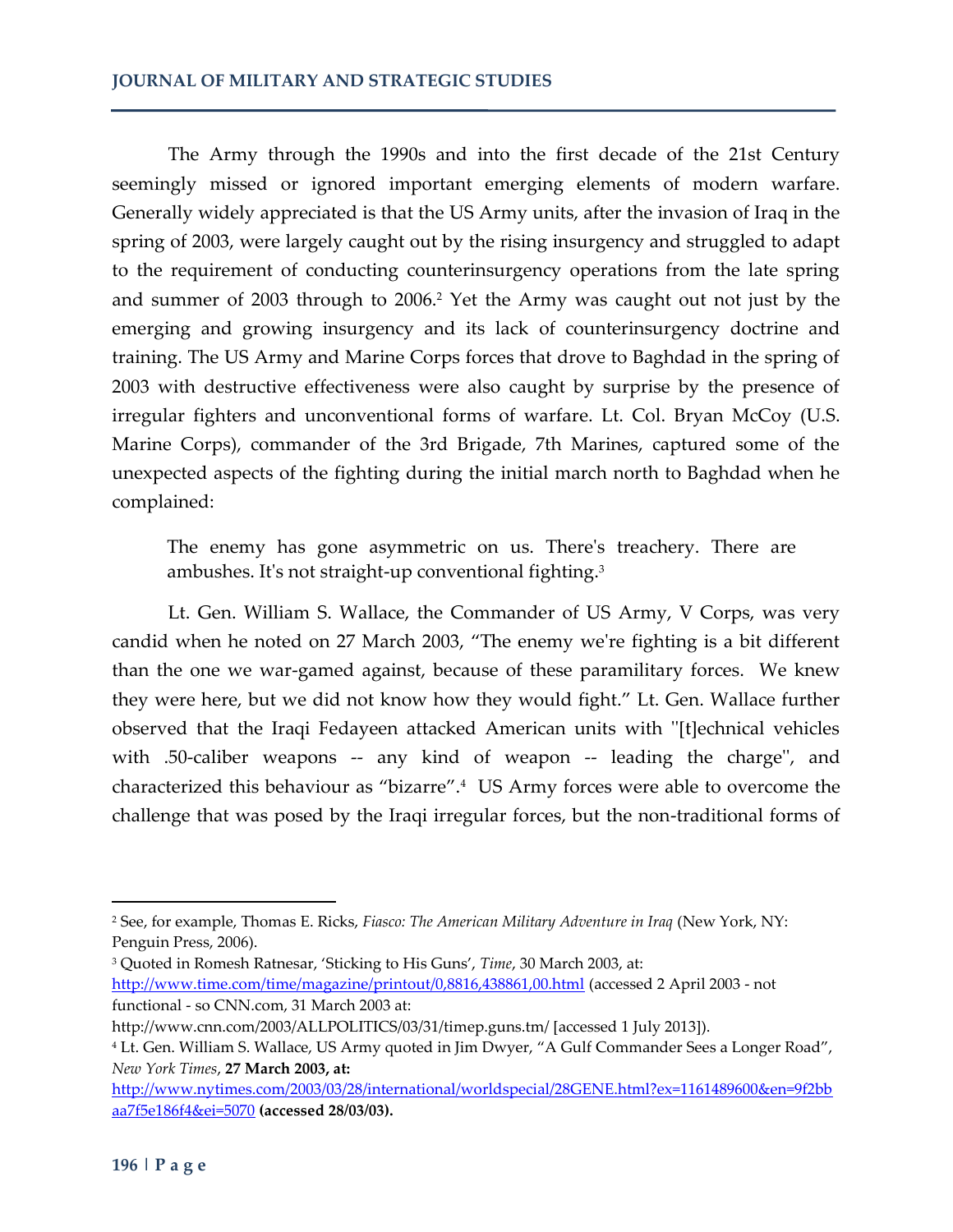warfare used did trouble them on a tactical level.<sup>5</sup> The US-led coalition forces were perhaps fortunate that the Iraqis using irregular forms of warfare were not well trained, not very disciplined, not really prepared and not very well armed.<sup>6</sup>

Michael Howard in an important piece published almost 40 years ago observed that armies, and indeed all military services, find it difficult to get their vision of future warfare right in a time of peace.<sup>7</sup> The US Army itself certainly perceived that it was at peace from the end of Cold War in 1991 to the beginning of the Iraq war in 2003. The US Army entered Iraq expecting the Iraqis to engage in the same force-on-force style of conventional combat that it intended to wage. To a substantial degree the Iraqis did, but there were sufficient numbers among the Iraqi opponents, both military and nonmilitary, which did not to make the lack of recognition by the Army of the emergence of irregular forms of warfare fairly glaring. The Army for the most part did not expect the presence of irregular Iraqi forces using unconventional tactics in the initial phases of the conflict nor did it anticipate the manifestation of a major Iraqi insurgency once military victory had been attained.

There were any number of writings and analyses published in the 1990s that argued that warfare would likely become more irregular in character, both in terms of the combatants and forms of warfare utilized. The Army's sister service, the US Marine Corps (USMC), seemed to grasp better that warfare was evolving. From 1995-1999, the period when the Army's vision of future warfare coalesced in the Army After Next project,<sup>8</sup> the USMC under the direction their Commandant, Gen. Charles C. Krulak, sought to come to grips with what they needed to do to be prepared for future warfare that Krulak described as being the "Step Child of Somalia and Chechnya". Stemming from these efforts were such concepts as the 'Three Block War' and the 'Strategic

<sup>5</sup> See, for example, Col. Gregory Fontenot, US Army, Retired LTC E.J. Degen, US Army LTC David Tohn, US Army, On Point: The United States Army in Operation IRAQI FREEDOM (Fort Leavenworth, KS: Combat Studies Institute Press 2004) esp. pp. 102, 135, 153.

 $^{\rm 6}$  In contrast, Hezbollah, which fields a well trained and well armed irregular force which employs unconventional modes of warfare, did seriously trouble Israeli armed forces in 2006. See, for example, Matt M. Matthews, *We Were Caught Unprepared: The 2006 Hezbollah-Israeli War,* Long War Occasional Paper 26 (Fort Leavenworth, KS: U.S. Army Combined Arms Center Combat Studies Institute Press, nd). <sup>7</sup> Michael Howard, "Military Science in the Age of Peace," *RUSI Journal*, Vol. 119 (March 1974): pp. 3-9.

<sup>&</sup>lt;sup>8</sup> The Army After Next project and the vision of warfare that emerged from this are examined below.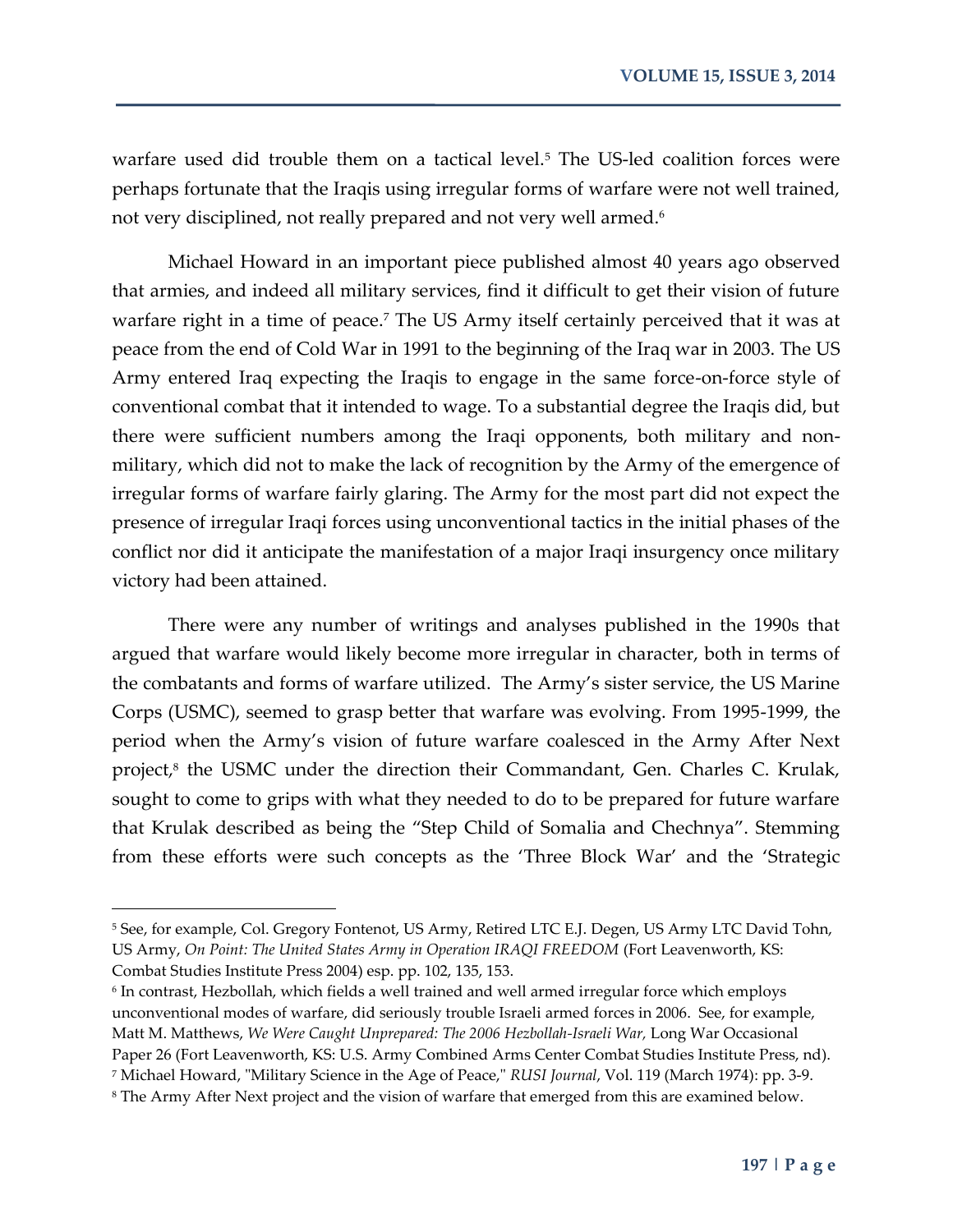Corporal', which would gain considerable international currency. Further, the USMC as part of this effort sought to develop tactics, techniques and procedures for fighting regular and irregular enemies in densely populated cities. <sup>9</sup> This was in direct contrast to the Army's vision of future warfare which was, in effect, the 'Son of the Gulf War", enhanced by information technology. The critical question, then, is why was the Army seemingly unprepared for the emergence of irregular combatants, utilizing unconventional forms of warfare, on the battlefield in Iraq?

### **Military Organizational Culture**

Military culture, or organizational culture, may influence the perceptions and behaviour of a military organization. Jeffrey Legro, for example, has argued that during World War II the different organizational cultures of the German and British militaries influenced their perceptions of the acceptability of submarine attacks against civilian ships, strategic bombing of civilian targets and chemical warfare, and how these perceptions in turn shaped national priorities for limiting the use of force during that 'total' war.<sup>10</sup> Isabel V. Hull, in contrast, has argued that embedded assumptions and practices of the military culture of the German Imperial Army led it increasingly to seek the utter destruction of its enemies, including the annihilation of civilians, in the decades leading up to World War I.<sup>11</sup> Elizabeth Kier has demonstrated how military culture conditioned the French military's choice of a defensive doctrine in the interwar period that was inconsistent with the emerging technical and operational realities of the time, and which thus had disastrous consequences for France in the early years of World War II.<sup>12</sup> Kier further has contended that the gentleman-officer culture of the British regimental system in the 1930s resulted in resistance to the potential of massed

<sup>9</sup> See Terry Terriff, "Of Romans and Dragons: Preparing the Marine Corps for Future Warfare", *Contemporary Security Policy*, Vol. 28. no. 1 (April 2007): pp. 143-162.

<sup>&</sup>lt;sup>10</sup> Jeffrey W. Legro, *Cooperation Under Fire: Anglo-German Restraint During World War II* (Ithaca, NY: Cornell UP 1995).

<sup>&</sup>lt;sup>11</sup> Isabel V. Hull, *Absolute Destruction: Military Culture and the Practices of War in Imperial Germany (Ithaca,* NY: Cornell UP 2005).

<sup>12</sup> Elizabeth Kier, *Imagining War: French and British Military Doctrine Between the Wars* (Princeton: PUP 1997) esp. pp. 39–88: and Kier, "Culture and military doctrine: France between the wars", *International Security* 19/4 (Spring 1995) pp. 65–93.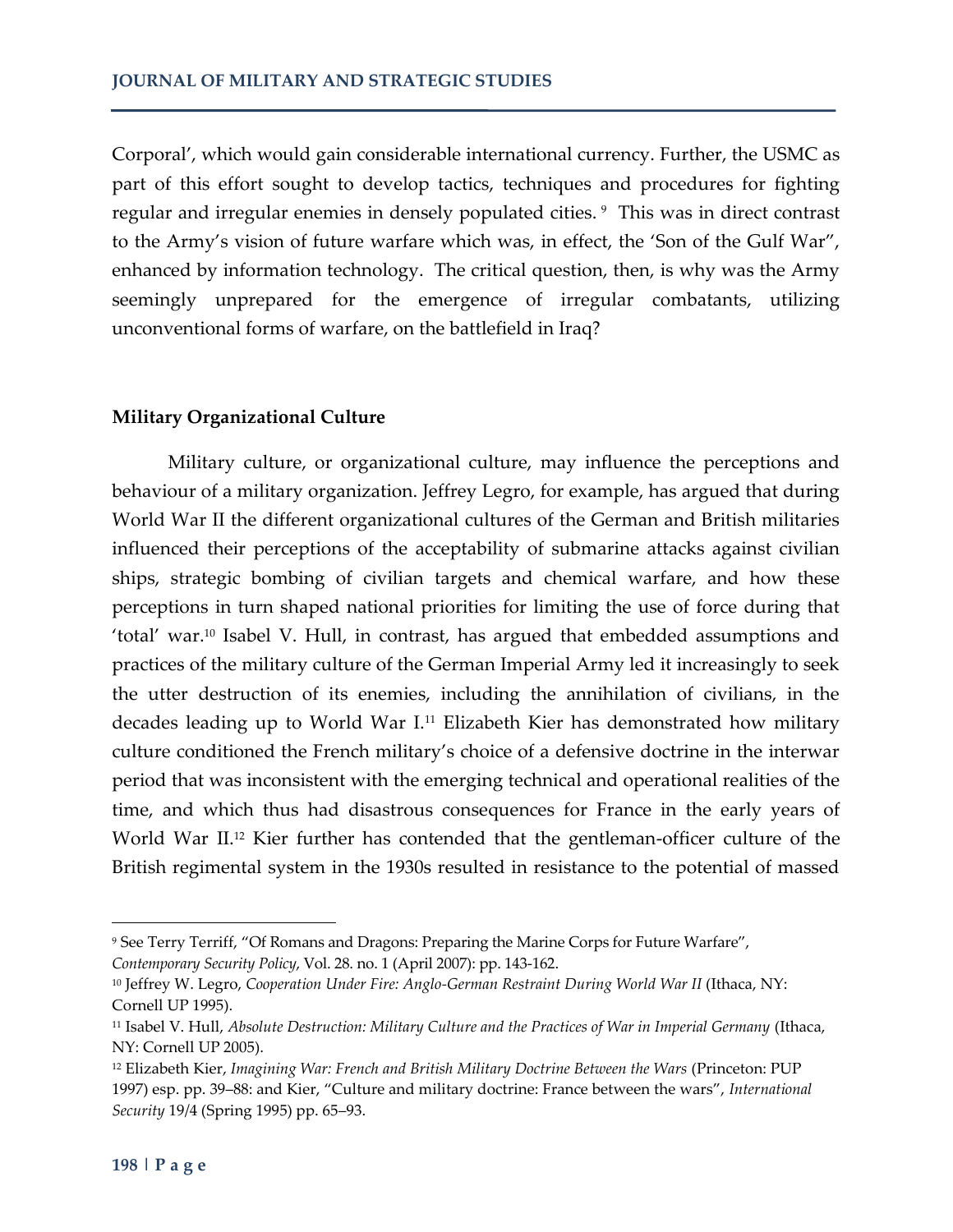armor,<sup>13</sup> while Jennifer Mathers has examined how the military culture of the Russian military made it reluctant to undertake clearly needed reform in the post-Cold War era.<sup>14</sup> Organizational culture thus can provide a compelling explanation for why specific military organizations may continue to pursue ways of warfare that are incompatible with emerging or prevailing strategic and operational realities, or why they resist change.

Organizational culture can be broadly defined as the assumptions, ideas and beliefs, expressed or reflected in organizational symbols, rituals, and practices, that give meaning to the activity of the organization. Cultural norms, those assumptions, ideas and beliefs which prescribe action for organizational actors, are often used to identify a cause of organizational action. <sup>15</sup> Peter Katzenstein distinguishes between constitutive norms, that "express actor identities", and regulatory norms, that "define standards of appropriate behaviour".<sup>16</sup> These norms together "establish expectations about who the actors will be in a particular environment and about how these particular actors will behave".<sup>17</sup> In essence, "culture influences action not by providing the ultimate values toward which action is orientated, but by shaping a repertoire or 'tool kit' of habits, skills and styles from which people construct 'strategies of action'".<sup>18</sup> By providing identities and prescribing actions, norms shape the way actors define their interests and form preferences, as well as suggesting what they should do. Simply put, organizational culture, as norms, condition what is deemed acceptable.

Highly institutionalized cultural attributes are transmitted from one individual to another in an organization as being 'this is how things are done'. Actors may adhere to 'how things are done' through two different logics. First, an actor will follow norms

<sup>13</sup> Kier, *Imagining War*, pp. 89–139.

<sup>14</sup> Jennifer G. Mathers, "Reform and the Russian Military", in Theo Farrell and Terry Terriff (eds.), *The Sources of Military Change: Culture, Politics, Technology* (Boulder, CO: Lynne Rienner 2002), pp. 161–84. <sup>15</sup> Legro, *Cooperation under Fire*, p.19.

<sup>16</sup> Peter J. Katzenstein, *Cultural Norms and National Security: Police and Military Power in Postwar Japan* (Ithaca, NY: Cornell UP 1996), pp. 18–19.

<sup>17</sup> Ronald Jepperson, Alexander Wendt and Peter J. Katzenstein, "Norms, identity and culture in national security", in Peter J. Katzenstein (ed.), *The Culture of National Security: Norms and Identity in World Politics* (New York: Columbia UP 1996), p. 54.

<sup>18</sup> Ann Swidler, "Culture and social action", in Philip Smith (ed.), *The New American Cultural Sociology* (Cambridge: Cambridge University Press, 1998), p. 172.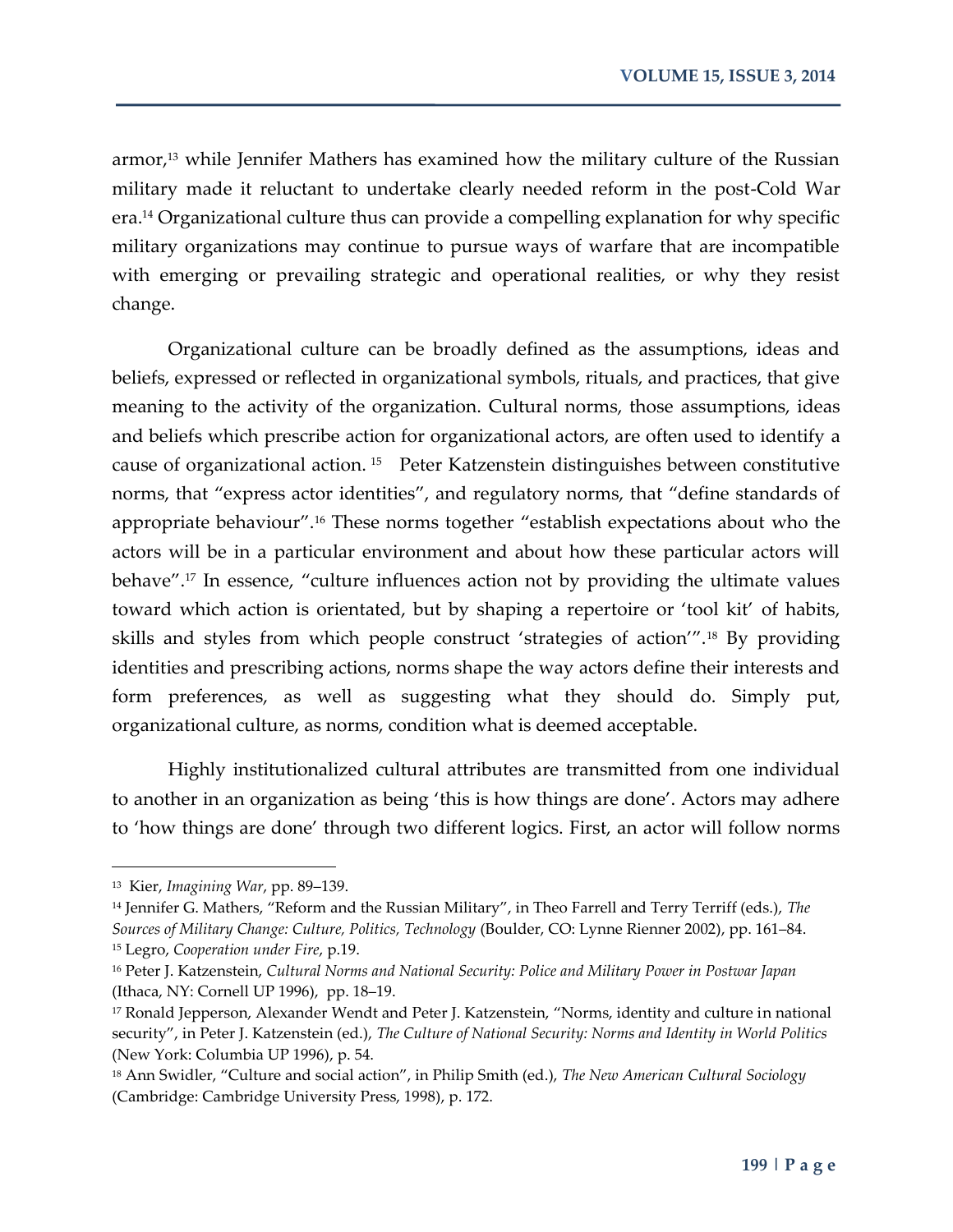due to a 'logic of consequentialism'. In this logic cultural norms are adhered to by actors as it benefits them to do so or as they are constrained to do so by sanctions.<sup>19</sup> Second, an actor will adhere to cultural norms due to a 'logic of appropriateness'. In this logic an actor has been socialised into complying with certain values, routines and roles, and as these values are internalised, they are accepted uncritically and are instinctively acted out.<sup>20</sup> Lynne Zucker contends that, "the greater the degree of institutionalization, the greater the generational uniformity of cultural understanding, the greater the maintenance without direct social control, and the greater the resistance to change through personal influence".<sup>21</sup> Her point is that strongly institutionalized cultural attributes will not only be resistant to change, but will, as suggested above, strongly shape identities and prescribe actions that are seen as acceptable and appropriate.

Military organizational culture comprises those identities, norms, and values, which encompass assumptions, ideas and beliefs, that have been internalised by a military organisation, and which frame the way the organisation perceives the world, and its role and functions within it.<sup>22</sup> The culture of any military organization will certainly be complex, with a great variety of mutually reinforcing and contradictory aspects. This is no less true of the culture of the US Army than it is for any other military organization.<sup>23</sup> The aim here is not to elaborate fully the Army's culture, or personality, but rather to examine the Army's approach to war and warfare, or its 'way of war'. The term 'way of war' is often used and often not defined, but as used herein the concept of an 'Army way of war' "reflects the fundamental ideas and expectations" that the Army has had (or has) about war and warfare.<sup>24</sup> Antulio Echevarria has

<sup>19</sup> Robert Axelrod, "An Evolutionary Approach to Norms," *American Political Science Review* 80/4 (1986): pp. 1095–1111; and Aaron Wildavsky, "Choosing Preferences by Constructing Institutions: A Cultural Theory of Preference Formation", *American Political Science Review* 81/1 (1987): pp. 3–21.

<sup>20</sup> James G. March and Johan P. Olsen, *Rediscovering Institutions* (New York: Free Press 1989).

<sup>21</sup> Lynne G. Zucker, "The Role of Institutionalization in Cultural Persistence", in Walter W. Powell and Paul J. DiMaggio (eds.), *The New Institutionalism in Organizational Analysis* (Univ.of Chicago Press 1991), p.103.

<sup>22</sup> Theo Farrell, *The Norms of War: Cultural Beliefs and Modern Conflict* (Boulder, CO: Lynne Rienner, 2005); Lynn Eden, *Whole World on Fire: Organizations, Knowledge, and Nuclear Weapons Devastation* (Ithaca, NY: Cornell University Press, 2004); and Hull, *Absolute Destruction*.

<sup>23</sup> See Brian McAllister Linn, *The Echo of Battle: The Army's Way of War* (Cambridge, Massachusetts: Harvard University Press, 2007).

<sup>24</sup> Antulio J. Echevarria II, *Toward an American Way of War* (Carlisle, PA: Strategic Studies Institute, March 2004), p. 1.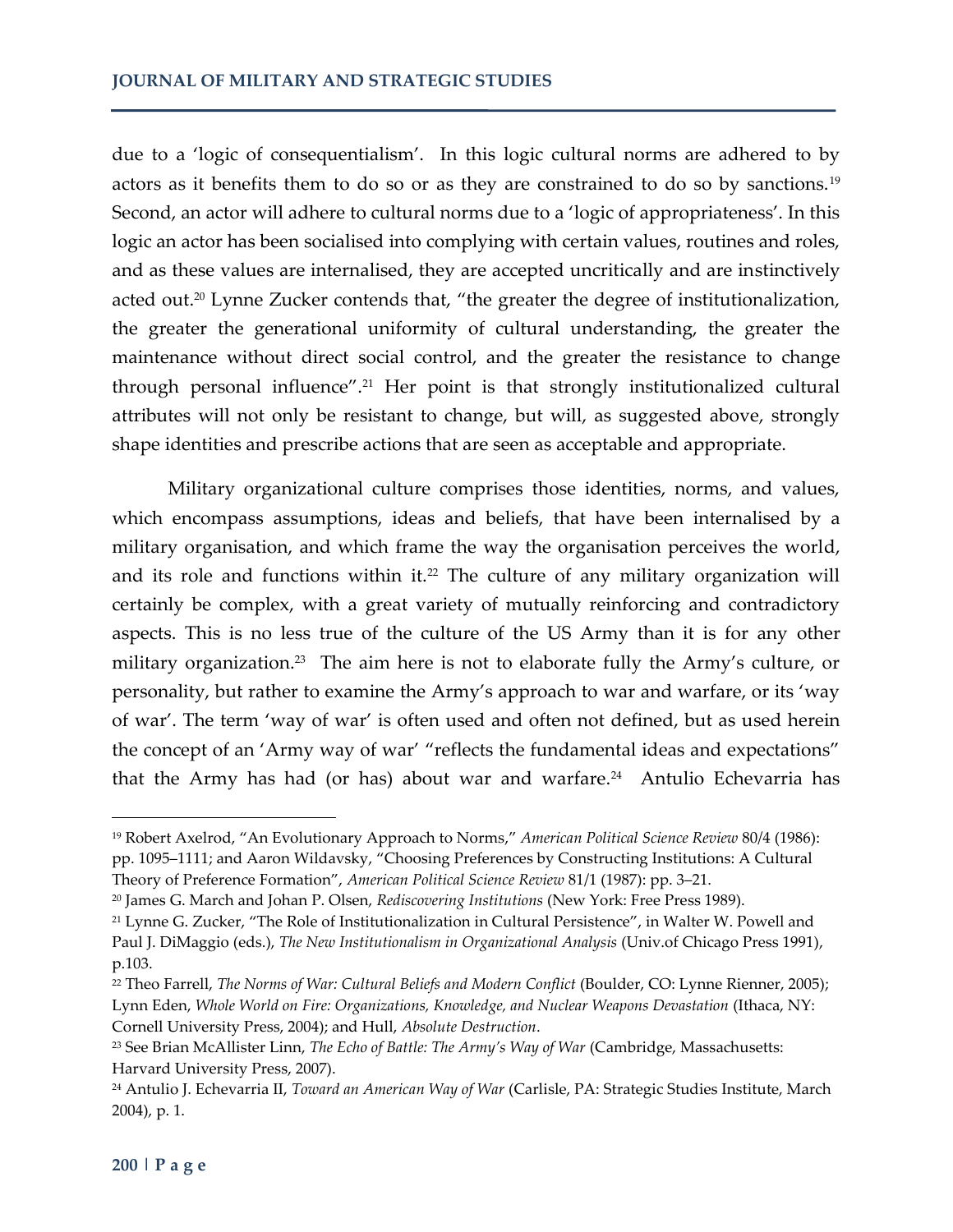cogently argued that the US military, including the US Army, however, does not really have a 'way of war', rather it has a 'way of battle', as American military thinking and practice tends, for the most part, to focus on the "winning of battles and campaigns".<sup>25</sup> Nonetheless, the term 'Army way of war' can be used to capture conceptually a set of ideas (or beliefs) and characteristics that describe a distinctive US Army approach to thinking about the character of war and the conduct of warfare**.** 

Colin Gray has identified 12 characteristics of the US armed forces that he contends shape what he terms the 'American way of war'. These attributes are:

1. *Apolitical:* "The U.S. military has a long history of waging war for the goal of victory, paying scant regard to the consequences of the course of its operations for the character of the peace that will follow."

2. *Astrategic:* "Strategy is, or should be, the bridge that connects military power with policy. When Americans wage war as a largely autonomous activity, leaving worry about peace and its politics to some later day, the strategy bridge has broken down."

3. *Ahistorical:* "America is a future-oriented, still somewhat 'new' country, one that has a founding ideology of faith in, and hope for, and commitment to, human betterment. It is only to be expected, therefore, that Americans should be less than highly respectful of what they might otherwise allow history to teach them."

4. *Problem-Solving, Optimistic:* A "problem-solving faith, the penchant for the 'engineering fix,' has the inevitable consequence of leading U.S. policy, including its use of armed force, to attempt the impossible."

5. *Culturally Ignorant: "*[T]he American way of war has suffered from the self-inflicted damage caused by a failure to understand the enemy of the day."

6. *Technologically Dependent:* "[I]n practice the American way of war, past, present, and prospectively future, is quintessentially and uniquely technologically dependent."

<sup>25</sup> *Ibid*..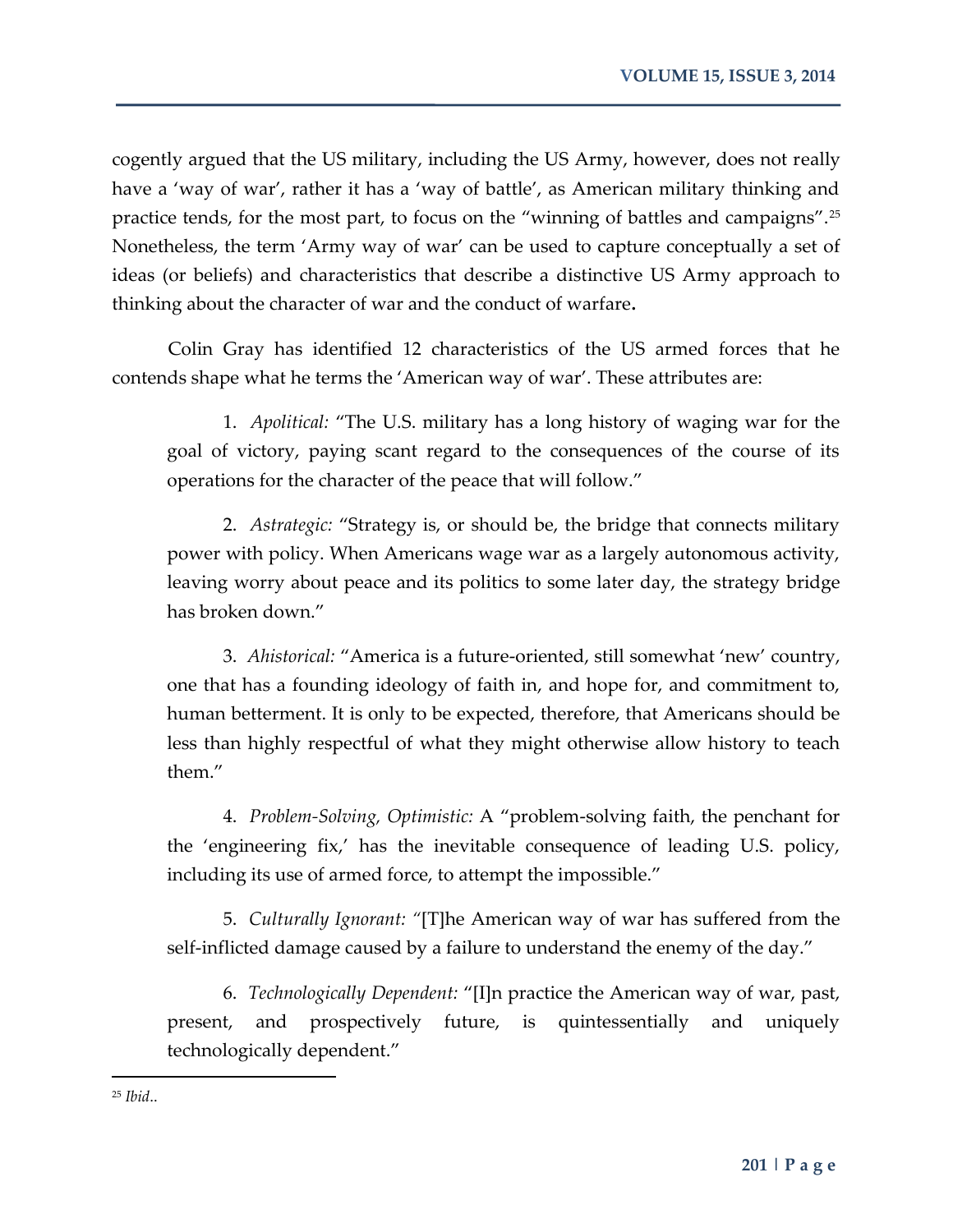7. *Firepower Focused:* "It has long been the American way in warfare to send metal in harm's way in place of vulnerable flesh."

8. *Large-Scale:* "Inevitably, the U.S. armed forces, once mobilized and equipped, have fought a rich person's [large scale] war."

9. *Profoundly Regular:* "[T]he U.S. armed forces have not been friendly either to irregular warfare or to those in its ranks who were would-be practitioners and advocates of what was regarded as the sideshow of insurgency. American soldiers . . . have always been prepared nearly exclusively for 'real war,' which is to say combat against a tolerably symmetrical, regular enemy."

10. *Impatient:* "Americans have approached warfare as a regrettable occasional evil that has to be concluded as decisively and rapidly as possible."

11. *Logistically Excellent:* "Americans at war have been exceptionally able logisticians."

12. *Sensitivity to Casualties:* The US generally fields "armies that are small, too small in the opinion of many, relative to their responsibilities. Moreover, well -trained professional soldiers, volunteers all, are expensive to raise, train, and retain, and are difficult to replace." In addition, the American public "has become so sensitive to casualties that the domestic context for U.S. military action is no longer tolerant of bloody adventures in muscular imperial governance."<sup>26</sup>

The US Army shares in common these attributes, to a lesser or greater degree, with its sister services, the US Air Force, US Navy, and US Marine Corps. Yet each service has its own distinct, to use Carl Builder's term, 'personality',<sup>27</sup> and the US Army does have its own unique 'personality' or organizational culture. Of Gray's attributes, the ones of primary interest that relate directly to the US Army's 'way of war' are the concepts of 'profoundly regular', 'large scale' and 'firepower focused'.

l

<sup>26</sup> Colin S. Gray, "The American Way of War: Critique and Implications," in *Rethinking the Principles of War*, ed., Anthony D. McIvor (Annapolis, MD: Naval Institute Press, 2005), pp. 27 - 33.

<sup>&</sup>lt;sup>27</sup> Carl H. Builder, *The Masks of War: American Military Styles in Strategy and Analysis* (Baltimore and London: The Johns Hopkins University Press, 1989).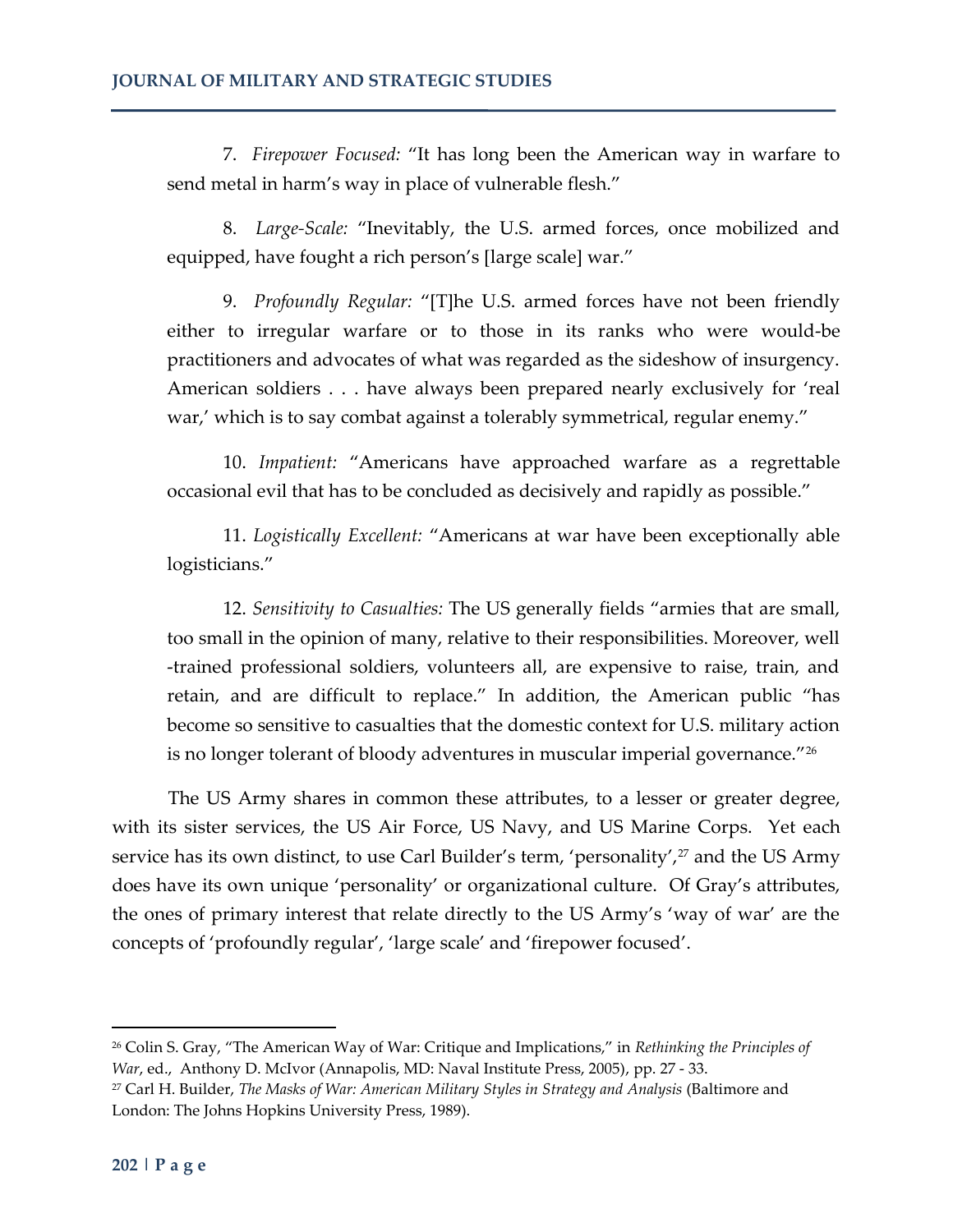The US Army's conception of itself is that its purpose, as America's premier ground force, is to fight and win the nation's war, and this means that the Army's role is the conduct of large scale, force-on-force, high intensity mechanized combat operations against peer organizations. This Army conception of itself and of what it does has become deeply entrenched in its organizational culture. The US Army's roles for the first hundred and twenty some years of the Republic were largely concerned with consolidating the United States' dominion in North America and it had little for fear of foreign invasion. Hence, through this period the US Army was normally small in size, with its role being primarily that of a frontier constabulary and internal/border police force.<sup>28</sup> The Spanish-American War, which started in 1898 and finished with the suppression of the insurgency in the Philippines in 1901, marked the emergence of the US as a rising power and international actor. The Spanish-American war was generally perceived as 'a splendid little war' won by the US, but it also exposed serious weaknesses in the US military, and in the US Army in particular. Elihu Root, the US Secretary of War from 1899–1904, believed that "the real object of having an army is provide for war",<sup>29</sup> and hence set about to professionalize the Army. Root reformed the organization of the Department of War, which was responsible for the maintenance and operation of the US Army, established the General Staff system, set up the US Army War College, and enlarged West Point, as well as instituting other changes. The general template used for the modernization of the Army was the German military system, the emulation of which had originally been promoted by Emory Upton.<sup>30</sup> The aim was to develop a modern army capable of fighting and winning America's wars.<sup>31</sup>

In the ensuing forty five years the US Army engaged in two major world wars in which it conducted conventional warfare against peer opponents. The Army's

<sup>&</sup>lt;sup>28</sup> The first 125 years of the US Army are covered, along with the US Navy, in Allan R. Millet and Peter Maslowski, *For the Common Defense: A Military History of the United States of America* (New York, NY: Free Press, 1994), pp. 51-283. The main exceptions to the Army's largely a constabulary and policing role, mainly on the Frontier, through this period were the War of 1812 and the American Civil War (1861- 1865).

<sup>29</sup> Quoted in Millet and Maslowski, *For the Common Defense*, p. 327.

<sup>30</sup> On Upton's efforts to reform the US Army, see Stephen F. Ambrose, *Upton and the Army* (Baton Rouge, LA: Louisiana State University Press, 1964).

<sup>31</sup> On the reform the US Army from 1899 to 1917, see Millet and Maslowski, *For the Common Defense*, pp. 316-345.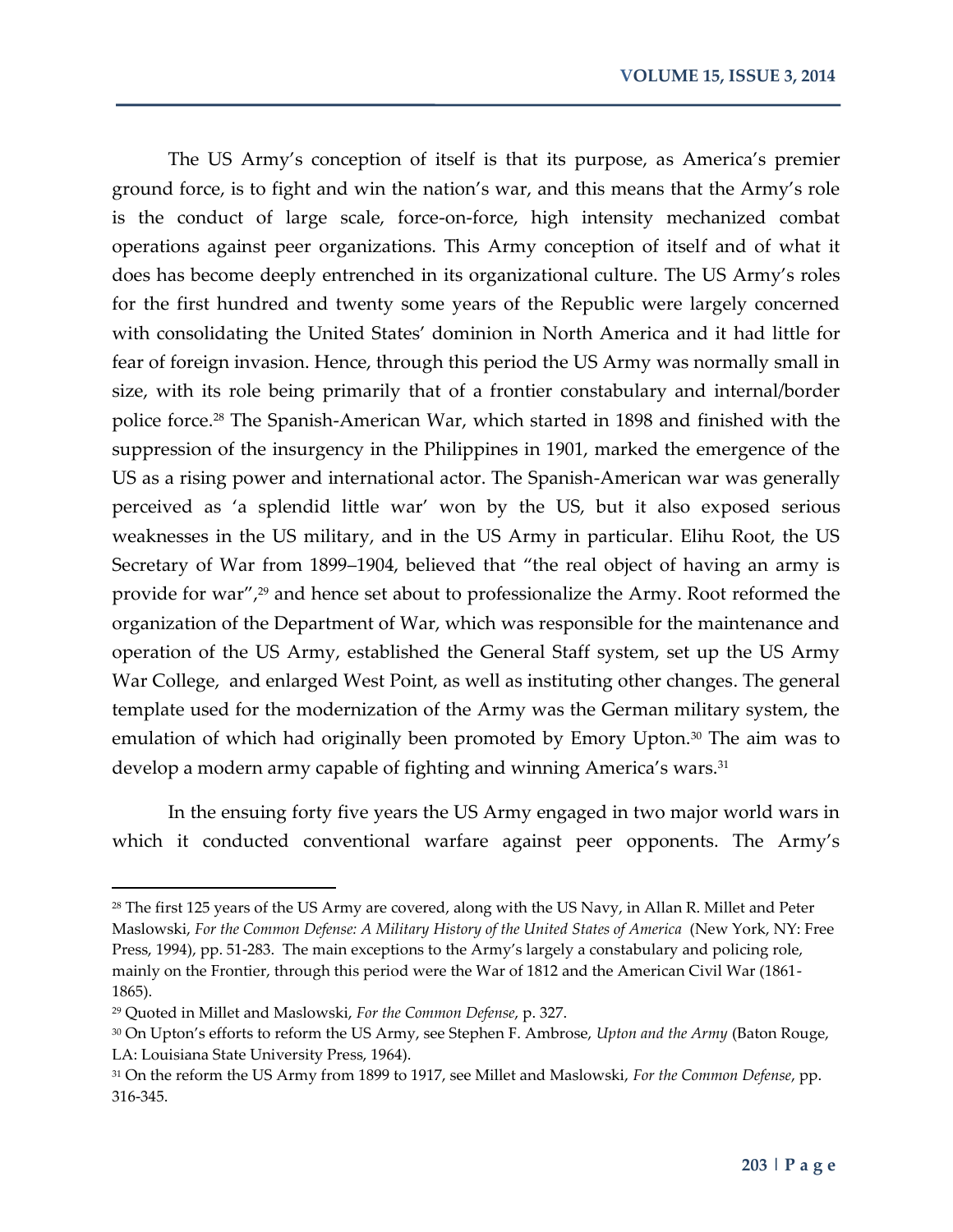experiences in World War I consolidated the perception, at least within that organization, that its primary purpose was to conduct force-on-force, high-intensity battles against other nations' armed forces.<sup>32</sup> In the two decades following this war, however, the Army returned to fulfilling a largely constabulary and policing role in the service of the country. The Army's operational experiences in World War II served to reinforce strongly its experiences in the earlier war. Carl Builder has contended that "something happened to the Army in its passage through World War II that it liked; and it has not been able to free itself from the sweet memories of the Army that liberated France and swept victoriously into Germany."<sup>33</sup> His point is that the Army's self-identity and perception of its purpose became firmly grounded in a conception of itself as the triumphant ground force that fought its way against a professional peer opponent from the beaches of Normandy through northern Europe and into Germany. It was in this European campaign that the Army first refined and honed the combined arms techniques and tactics that were to become the mainstay of its approach to warfighting. As Builder observes, the Army's self-understanding of itself and of its purpose since that time has been based on an "image of the Army at its finest year, the last year of World War II." <sup>34</sup>

That the Army's contribution to America's defence was to be able to conduct and win force-on-force conventional battles was further ingrained by its role in Europe during the Cold War era that followed the end of World War II. The primary mission of the US Army during the Cold War was to furnish a credible, forward deployed deterrent force in Europe, and, if that deterrent failed, to prevail over invading Warsaw Pact forces in major combat. Unsurprising, then, is that aim of the Army in the various efforts to transform itself through the era of the Cold War was to create a force best suited to conduct major high-intensity combat operations in Germany.<sup>35</sup> In essence, as

<sup>32</sup> On the American Expeditionary Force's combat doctrine and methods in WWI, see Mark Ethan Grotelueschen, *The AEF Way of War: The American Army and Combat in World War I (Cambridge, UK;* Cambridge University Press, 2007).

<sup>33</sup> Builder, *The Masks of War*, p. 38.

<sup>34</sup> *Ibid*.

<sup>35</sup> See Ingo Trauschweizer, *The Cold War U.S. Army: Building Deterrence for Limited War* (Lawrence, KS: University Press of Kansas, 2008).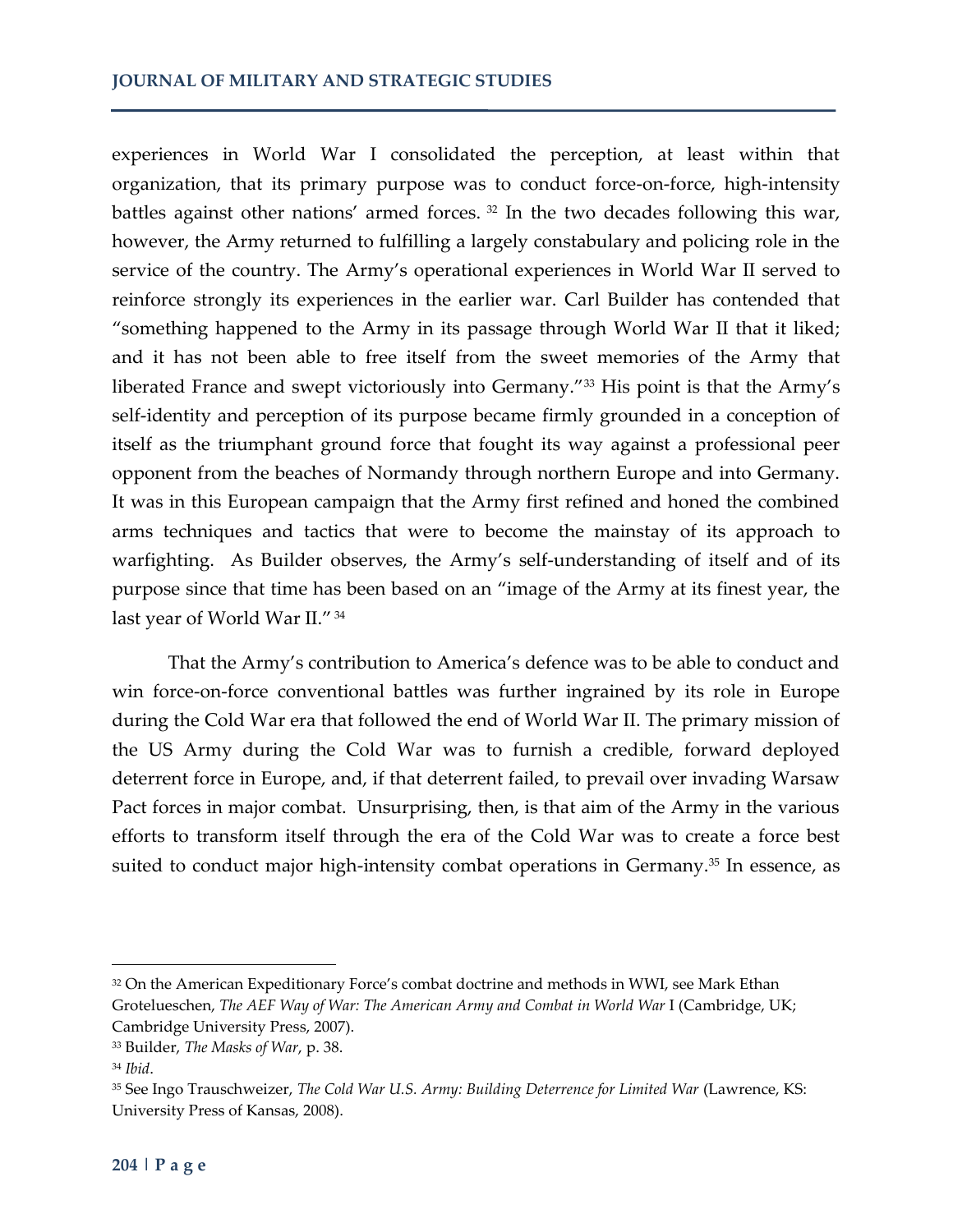Builder suggests, the Army's priority was to be capable of fighting a European-style war.<sup>36</sup>

The Army's strong preference for preparing for and conducting conventional warfare as it did during the end stages of World War II has proven to be remarkably tenacious. In the Cold War era the Army was engaged in two major conflicts outside of Europe on the periphery of the Soviet-US competition. The first of these was the Korean War, 1950 to 1953, which was dismissed in Army thought as a disagreeable aberration. The second was the war in Vietnam, which proved to be a deeply disturbing and, indeed, near disastrous experience for the Army. The US Army's performance in that war continues to be a point of contentious debate, but some analysts contend a central problem was that the Army command sought to fight a conventional style of warfare which was ill-suited given the character of the enemy, the way this enemy fought and the terrain on which the war was waged.<sup>37</sup> The Army was almost broken by America's strategic defeat, emerging from the Vietnam War beset by poor morale, ill-discipline and widespread substance abuse in the ranks.<sup>38</sup> The main focus of the Army in the 1970s and 1980s therefore was to restore and revitalize itself, and it pursued this goal through a renewed narrow focus on being prepared for and capable of conducting highintensity, major combat in Europe against Warsaw Pact forces.

The Army's concerted effort to leave Vietnam firmly behind resulted in a further deepening of its distinct favouritism for major conventional combat. What the Army wanted to do was to put itself back on its "proper course".<sup>39</sup> The post-Vietnam reformation of the Army was designed to generate a peacetime force that was capable of fighting outnumbered and win the first major conventional battle of the next war. The Army promulgated a new capstone doctrine, FM 100 - 5, *Operations* in 1982 (known as AirLand Battle) that emphasized offensive, mechanized, high-intensity warfare,

<sup>36</sup> Builder, *The Masks of War*, pp. 186-87.

<sup>37</sup> On this point, see, for example, Lewis Sorley, *Westmoreland: The General Who Lost Vietnam* (Boston, MA: Houghton Mifflin Harcourt, 2011); John A. Nagl, *Learning to Eat Soup with a Knife: Counterinsurgency Lessons from Malaya and Vietnam* (Chicago, IL: The University of Chicago Press, 2005); and Andrew F. Krepinevich Jr., *The Army in Vietnam* (Baltimore, MD: Johns Hopkins University Press, 1988).

<sup>38</sup> Linn, *Echo of Battle*, pp. 194 – 195. <sup>39</sup> Linn, *Echo of Battle*, p. 201*.*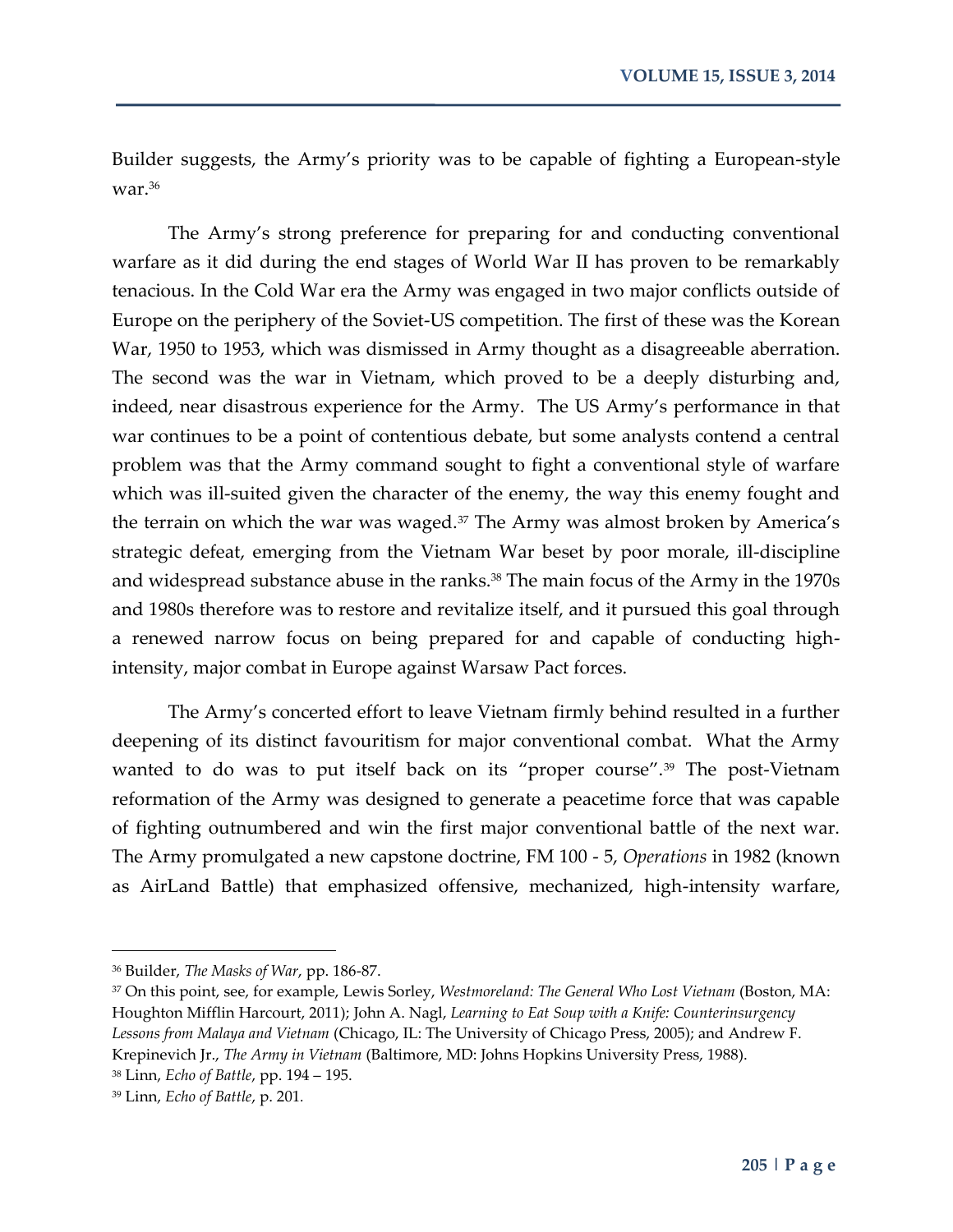developed and procured a suite of new battlefield warfighting systems,<sup>40</sup> revamped its combat organizational structure and instituted training reforms.<sup>41</sup> The Army's selfrenovation focused on being able to fight and win "an intense armored battle, reminiscent of World War II, to be fought in the European theater."<sup>42</sup> The Army after the debacle of Vietnam thus concentrated on what it preferred to do and what it believed it did best.

The Army's effort to heal itself from the trauma of Vietnam went further than just reasserting its ideal form of warfighting. It also sought to expunge the counterinsurgency experiences and the hard lessons it had learned about that form of warfare. Counterinsurgency files were purged from Army schools and, to the degree that there was national command authority interest in counterinsurgency, the emphasis was on Foreign Internal Defence support that necessitated only minimal direct US involvement, such as occurred in El Salvador in the 1980s.<sup>43</sup> More telling was the Army's interpretation of why the US lost in Vietnam. In 1982, Col. Harry G. Summers, Jr. published *On Strategy: A Critical Analysis of the Vietnam War*, in which he argued that the American failure in Vietnam was not due to the way the Army conducted the war, rather the fault lay with the US command authority which had emphasized nation building instead of focusing on defeating North Vietnam. His underlying argument was that the US military, and more specifically the US Army, had won the tactical battles of the war and could have won the strategic level of the war if it had been allowed to wage conventional warfare against the main enemy, North Vietnam.<sup>44</sup> Summer's argument was embraced by the Army, essentially becoming its official narrative of why that war had been lost, for it exculpated the Army of having mis-fought the war and restored the

<sup>40</sup> This suite of weapons systems, referred to as the Army's big five, were the Ml Abrams tank, M2 Bradley infantry fighting vehicle, AH-64A Apache attack helicopter, UH-60A Black Hawk utility helicopter, and Patriot air defense missile.

<sup>41</sup> On the US Army's efforts to reform itself in the 1970s and 1980s, see Richard Lock-Pullan, *US Intervention Policy and Army Innovation: From Vietnam to Iraq* (London and New York: Routledge, 2006). <sup>42</sup> Frank N. Schubert and Theresa L. Kraus, General eds., *The Whirlwind War: The United States Army in Operations DESERT SHIELD and DESERT STORM* (Washington, DC: Center for Military History, United States Army, 1995), p. 34.

<sup>43</sup> Conrad C. Crane, *Avoiding Vietnam: The U.S. Army's Response to Defeat in Southeast Asia* (Carlisle, PA: Strategic Studies Institute, U.S. Army War College, September 2002), p. 12.

<sup>44</sup> Col. Harry G. Summers, Jr., *On Strategy: A Critical Analysis of the Vietnam War* (Novato, CA: Presido Press, 1982).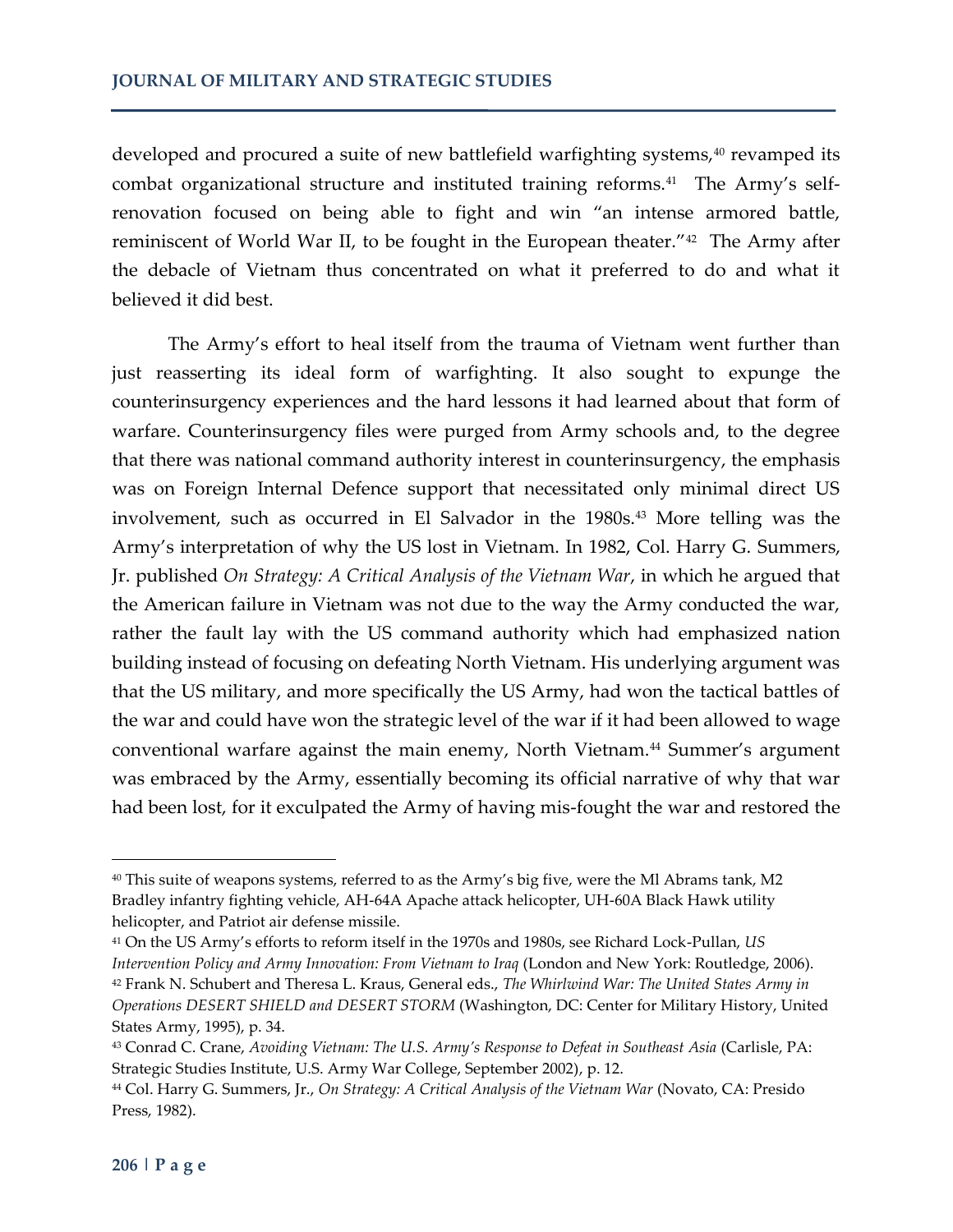pre-eminent importance of conventional, force-on-force warfighting. The widespread acceptance of this story led to what some have termed the 'Never Again School'; that is, the US, and the US Army, should in future assiduously avoid becoming embroiled ever again in a major counterinsurgency campaign.<sup>45</sup> The Army's profound distaste for counterinsurgency, and indeed for contingency operations short of war, served to reinforce the idea that the organization's purpose was, and should only be, fighting traditional, high-intensity major combat.

The US Army since the beginning of the 20th Century has developed the selfconception that its purpose is to fight and win America's wars, and that in turns means that its priority purpose is to prepare for and, if need be, conduct major combat operations against a peer enemy. The main character of this self-conception is primarily based on the Army that had succeeded on the battlefields of northern Europe in the last year of the 'Good War'. The Army's experience in Vietnam, and its effort reform itself in the aftermath of that war, essentially hardwired this idea into the organization, to the point that any requirement for preparing for or engaging in operations against an irregular enemy that employed unconventional or asymmetrical approaches was essentially trivialized or even cast out. That the US Army should not be used for anything other than major combat was inherent in the Weinberger/Powell Doctrine, which established such stringent requirements for the employment of the US military so as to effectively preclude being utilized for anything short of high-intensity, conventional battle.<sup>46</sup> The Army's very successful ground operation (alongside USMC units) in the 1991 Gulf War powerfully validated this self-conception of the organization's purpose. Thus the Army in 1991 entered into a 12 year period of peace with this core idea -- that its purpose is to fight traditional, high-intensity major combat -- deeply sedimented into its organizational culture.

<sup>45</sup> Linn, *Echo of Battle*, pp. 194 – 195.

<sup>46</sup> On the constraining influence of the Weinberger/Powell Doctrine, see C.E. Dauber, "Implications Of the Weinberger Doctrine For American Military Intervention in a Post-Desert Storm Age", *Contemporary Security Policy*, Vol. 22, no. 3 (December 2001) pp. 66-90.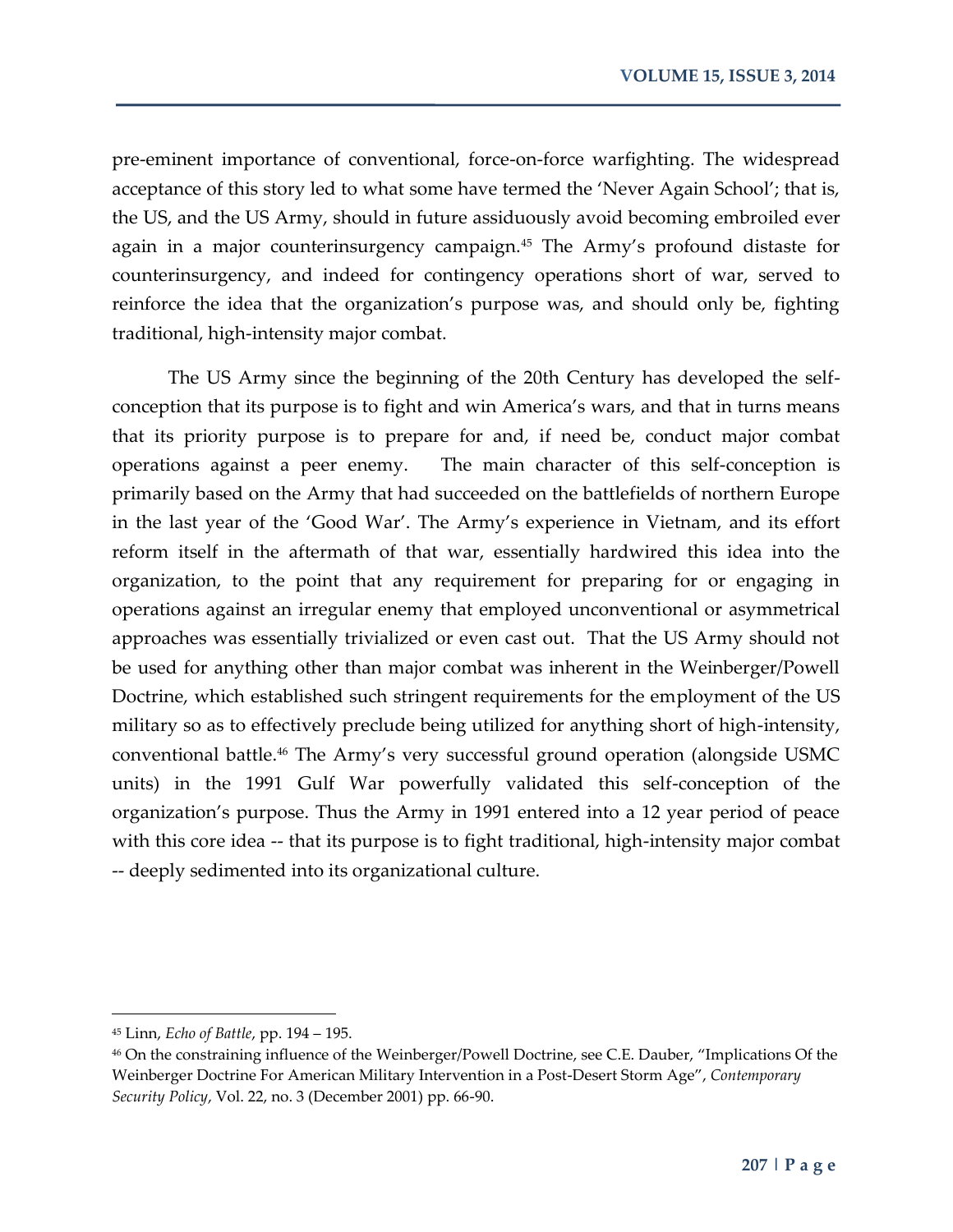### **The Army's Vision of Future Warfare in the Post Cold War Period**

Through the 1990s, the Army, believing that it was in a strategic pause in which there was no apparent peer-competitor looming on the horizon, developed a vision of warfare in the 21st Century that it sought to prepare itself for. The Army faced two major challenges in the post war period. First, the dissolution of the Soviet Union at the end of 1991 meant that the Army no longer faced a clearly identified peer enemy which it needed to be able to deter or defeat in an unmistakeable regional theatre of central importance. As the US National Military Strategy of 1991 warned, "[i]n the emerging post-Cold War world, international relations promise to be more complicated, more volatile and less predictable."<sup>47</sup> In this new strategic environment, the US Army, along with its sister services, was directed to be postured to be able to respond to two major regional contingencies.<sup>48</sup> The two major regional contingency strategy, which required the Army to be expeditionary, would remain the principal framework conditioning the US's defense posture and force sizing into the 21st Century. And second, as part of the US defence budget cuts after the end of the Cold War, the Army's annual budget decreased from \$93.6 billion in Fiscal Year (FY) 1989 to \$63 billion in FY 1995.<sup>49</sup> The Army's end strength decreased equally precipitously, with Active Army numbers falling from 770,000 in FY 1989 to just under 510,000 by the end of FY 1995, a reduction from 18 Active Divisions in 1990 to 10 Active Divisions in 1996.<sup>50</sup> In addition, the Army was faced with widespread base closures and realignments, and the relocation of a substantial number of force components from forward deployed areas, mainly from Europe,<sup>51</sup> back to the continental US. Thus the two main challenges the Army faced was

<sup>47</sup> *National Security Strategy of the United States, August 1991,* at: [www.fas.org/man/docs/918015-nss.htm](http://www.fas.org/man/docs/918015-nss.htm)*.*

<sup>48</sup> On the 'Bottom Up Review', see Richard A. Lacquement, Jr., *Shaping American Military Capabilities After the Cold War* (Westport, CN: Praeger, 2003), pp. 79-97.

<sup>49</sup> Both figures in FY 1995 dollars. The decrease in the Army's annual budget from 1989 to 1995 had been preceded by a decline from a high of 100 billion FY 1995 dollars in 1985 (the height of the Reagan presidency military build-up) to the 93.6 billion FY 1995 dollar budget of 1989. See Gordon R. Sullivan and Michael V. Harper, *Hope is Not a Method: What Business Leaders Can Learn from America's Army* (New York: Broadway Books, 1997), pp. 250-51.

<sup>50</sup> Over the same period, Army Guard numbers fell from 457,000 to 387,000, Army Reserve from 319,000 to 242,000, and Army civilian workforce from 403,000 to 270,000. Sullivan and Harper, *Hope is Not a Method*, pp. 248-49.

<sup>&</sup>lt;sup>51</sup> The US Army was to cut its forces in Europe by over 50%, the equivalent of 1 Corps and 2 Divisions. See Gordon Sullivan, Speech, Eisenhower Luncheon of the Annual Meeting of the Association of the United States Army (AUSA), Washington, DC, 15 October 1991, in *The Collected Works of the Thirty-second*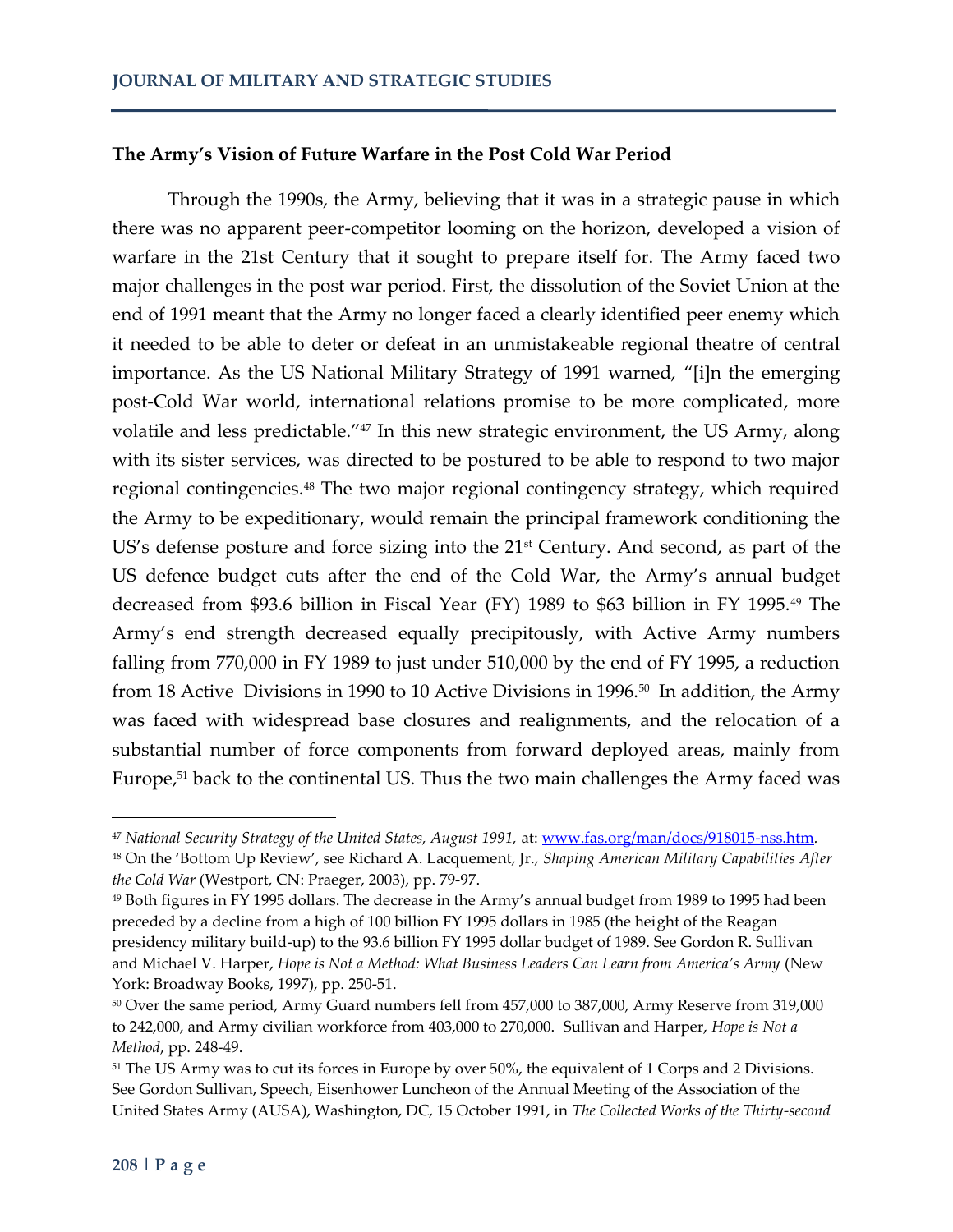the need to develop a force projection capability at a time when it was retrenching from forward bases back to the continental US and needed to sustain or find new ways to ensure that it could overmatch peer or near-peer opponents even while it became a smaller force.

These two environmental challenges served to condition the US Army's view on how to adapt in the post Cold War period. These challenges also shaped, to a degree, the Army's emerging future vision of warfare. The two main sources for the Army's future vision of warfare, however, stemmed immediately from two key lessons the institution's leadership perceived as stemming from the 1991 Gulf War.

The first lesson was that, with the ending of the Cold War, the 1991 Gulf War was an early exemplar of the emerging reality that the Army in future would be largely based in the continental US instead of forward deployed and the main contingencies it would be tasked with would be comparable regional crises. A key lesson of the 1991 Gulf War for the Army was that its force units were either light enough to be transported strategic distances quickly but too light to fight against armoured conventional forces, or were too heavy to move rapidly over strategic distances. <sup>52</sup> The central importance of this problem was underscored in *Certain Victory*, the US Army's official account of its operations in the Gulf; in the only sentence emphasized in bold in the study's conclusion, the point was made that "[m]aintaining an immediately deployable capability for decisive land combat to end a conventional conflict successfully is the single most enduring imperative of the Gulf War."<sup>53</sup> The Army's desire to develop a capacity to project its forces strategic distances rapidly to conduct

*Chief of Staff US Army: Gordon R. Sullivan, General, US Army Chief of Staff June 1991- June 1995,* Gordon R. Sullivan (Washington, DC: The Department of the Army, 1996), p. 18. (hereafter Sullivan, *Collected Works*). <sup>52</sup> Sullivan and Harper, *Hope is Not a Method*, pp. 6-7. Also see, Gen. Gordon R. Sullivan, Speech, DESERT STORM Conference, Training and Doctrine Command (TRADOC), Fort Monroe, VA, 2 March 1992, *Collected Works*, pp. 42-43.

<sup>53</sup> Robert H. Scales, Jr., *Certain Victory: The U.S. Army in the Gulf War* (Dulles, VA: Potomac Books, 2006), pp. 359-60. Bolding of the sentence removed by author. *Certain Victory*, the official history of the Army in the Gulf War, was first published by the Office of the Chief of Staff, United States Army, in 1993. Also see U.S. News, *Triumph Without Victory: The Unreported History of the Persian Gulf War* (New York and Toronto: Times Books, 1992), p. 101, and Lt. Gen. William G. Pagonis, (USA ret.), with Jeffrey L. Cruikshank*, Moving Mountains: Lessons in Leadership and Logistics from the Gulf War* ( Boston: Harvard Business School Press, 1992).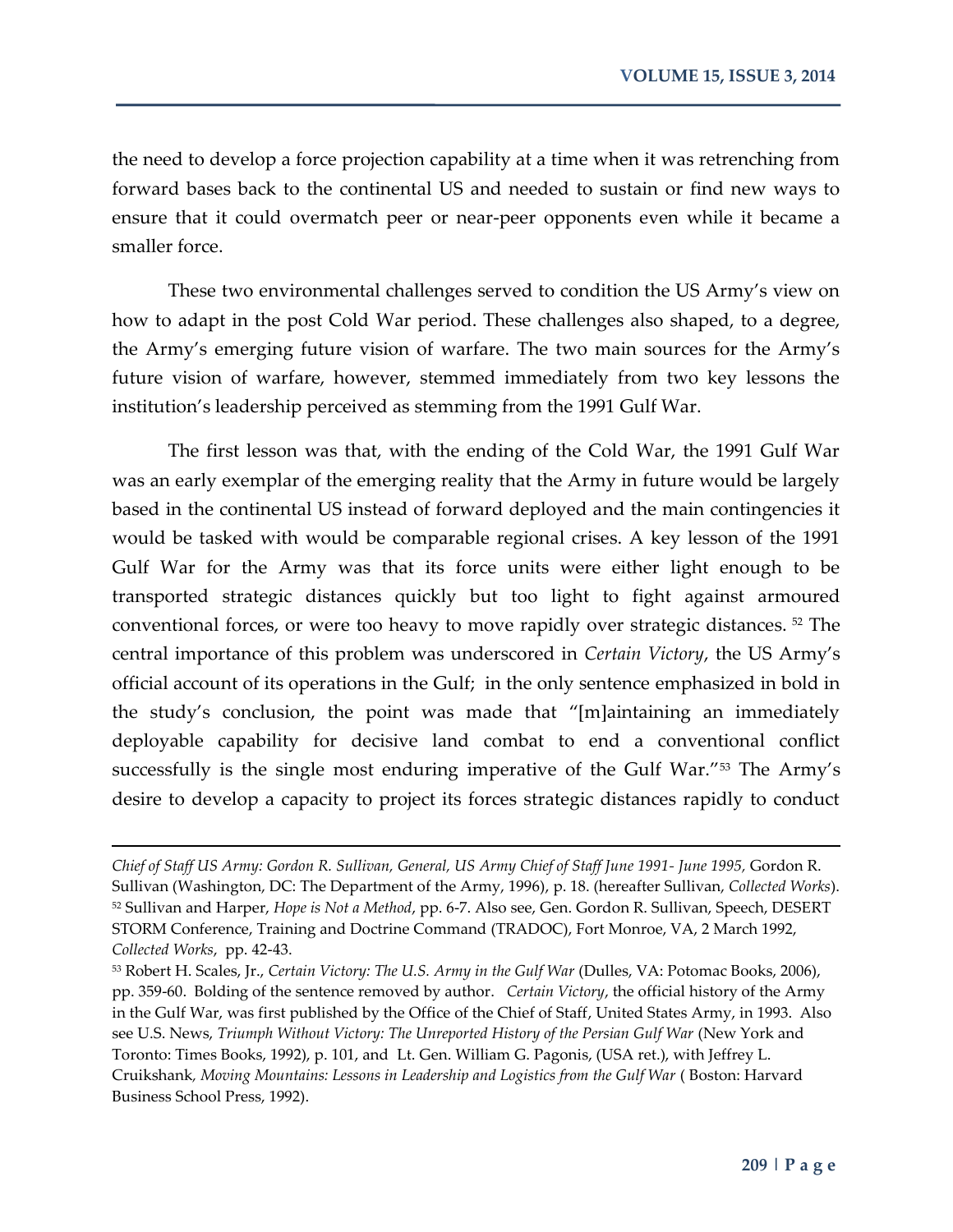high-intensity major combat operation would prove to be an enduring challenge for the institution.

The second lesson stemmed from an early recognition that the increasing emergence of information technologies had implications for the future of warfare. The Army was able to utilize several new systems, such as the TROJAN satellite system, the Global Positioning System (GPS), Unmanned Aerial Vehicles (UAVs) and the Joint Surveillance Target Attack Radar System, and deploy prototypes of improved communication systems. These new systems together allowed Army units to operate at greater distances at greater tempo, and facilitated the distribution of intelligence.<sup>54</sup> Gen. Gordon Sullivan, Army Chief of Staff, contended in October 1991 that the "[t]echnological advances  $-$  as evidenced in the deserts of the Gulf War ...shift us away from the attrition warfare of the past 100-plus years and usher in an era of warfare featuring greater speed and precision. Simply stated, we are at a watershed—we stand between the Cold War past and a new era."<sup>55</sup> His view was that the new technologies of the post-Industrial Age would have three main impacts which would change the way the Army should fight. First, the improved precision of weapons and advancement in command, control, communications and intelligence systems meant that a smaller Army could be more effective on the conventional battlefield than an enemy. These technologies would permit the Army to see the battlefield better and strike whatever it saw, as well as to "respond to stimuli faster than [the enemy] can." Second, the new technologies expanded the "dimensions of the battlefield', allowing the Army to operate with "areas of greater width and depth while adding the dimension of altitude—to include the use of outer space." And finally, the future battlefield would feature "increased speed and tempo", with the Army capable of fighting "day and night in all weather."<sup>56</sup> Together, he argued, "increased precision, dimensions, and speed make the battlefield of today fundamentally different" than in the past. Gen. Sullivan contended that the exploitation of these technologies and the mastering of the resultant changes on the battlefield would allow the organization to become a smaller yet more

<sup>54</sup> Scales, *Certain Victory*, pp. 164-74.

<sup>55</sup> Gordon Sullivan, Speech, Eisenhower Luncheon of the Annual Meeting of the Association of the United States Army (AUSA), Washington, DC, 15 October 1991, *Collected Works*, p. 17.

<sup>56</sup> Gen. Gordon Sullivan, "The Army in the Post-Industrial World," Speech to Land Warfare Forum, Arlington, VA. 9 January 1992, *Collected Works*, p. 25.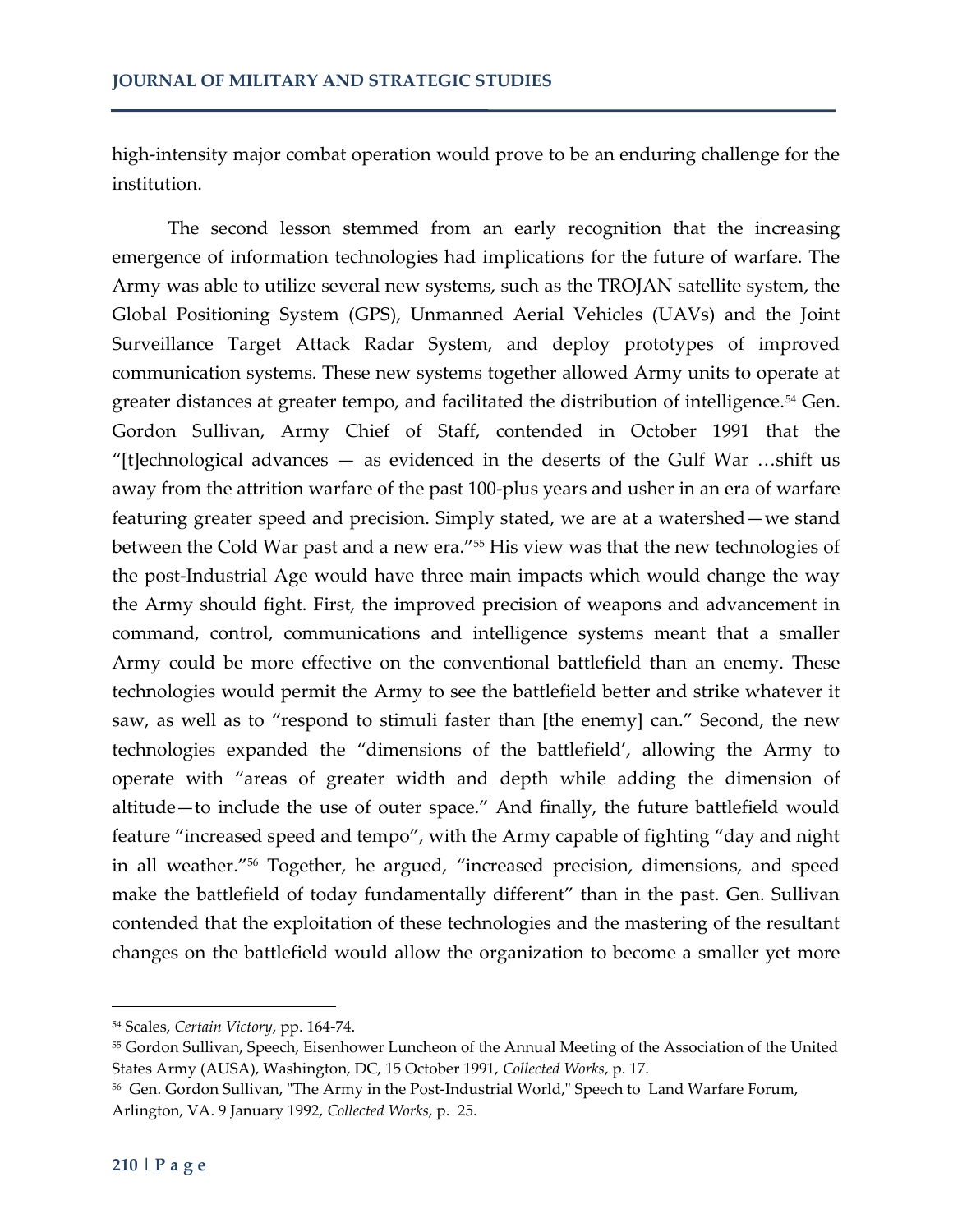capable fighting force,<sup>57</sup> and would result in a future US Army that was not "simply be a smaller version of the Cold War army".<sup>58</sup>

The Army through much of the 1990s thus sought to explore the promise of new technologies, primarily information technologies, for warfighting and to revise its operational doctrine in order both to drive change and identify new ways of fighting its units. The Army's examination of new technologies proceeded through the New Louisiana Manoeuvres process and the follow-on Division/Army XXI Advanced Warfighting Experiment process that culminated in 1998. The Army XXI force structure that emerged from this process encompassed some modifications to the structure of a division, but conceptually and organizationally the digitized Army XXI division would essentially be the standard division of the Cold War era with selected information technologies bolted onto traditional warfighting systems.<sup>59</sup> The new digitized division, in short, would only fight better the way the Army division had fought force-on-force battles against conventional enemy forces before, not fight differently.<sup>60</sup> The effort to revise the Army's FM 100-5, *Operations* doctrine manual fared little better, for the attempt was hampered by fairly widespread internal organizational reticence to move too far from what had worked in the past and with what it was comfortable.<sup>61</sup> Gen. Sullivan had been quite concerned at the beginning of his tenure that the Army, due to bureaucratic inertia and professional complacency resulting from its very real battlefield success in the 1991 Gulf War, would be resistant to the sort of changes he

<sup>57</sup> *Ibid*., pp. 25-26.

<sup>58</sup> Gordon R. Sullivan, Speech, Eisenhower Luncheon of the Annual Meeting of the Association of the United States Army (AUSA), Washington, DC, 15 October 1991, *Collected Works*, p. 18. Also see, for example, "The Chief on Army Readiness: "No More 'Task Force Smiths'," *Army*, January 1992, *Collected Works*, pp. 75-76.

<sup>59</sup> See Gen. William W. Hartzog and Lt. Col. James G. Diehl, "Building the 21st-Century Heavy Division," *Military Review*, March-April 1998, at: www.fas.org/man/dod-101/army/unit/docs/hartzog.htm; and Jim Caldwell, "New design framework for Army XXI heavy division," *TRADOC News Service*, June 9, 1998, at: [www.fas.org/man/dod-101/army/unit/docs/a19980609newdiv.htm.](http://www.fas.org/man/dod-101/army/unit/docs/a19980609newdiv.htm)

<sup>60</sup> See Major David M. King, *Force XXI and the American Way of War* (Ft. Leavenworth, Kansas: School of Advanced Military Studies, United States Army Command and General Staff College, 1995), esp. pp. 32- 38.

<sup>61</sup> See John L. Romjue, *American Army Doctrine for the Post-Cold War* (Ft. Munroe VA: TRADOC Historical Monograph Series, 1996). As Romjue put it, the new doctrine was to be "an evolutionary, not revolutionary approach," p. 78.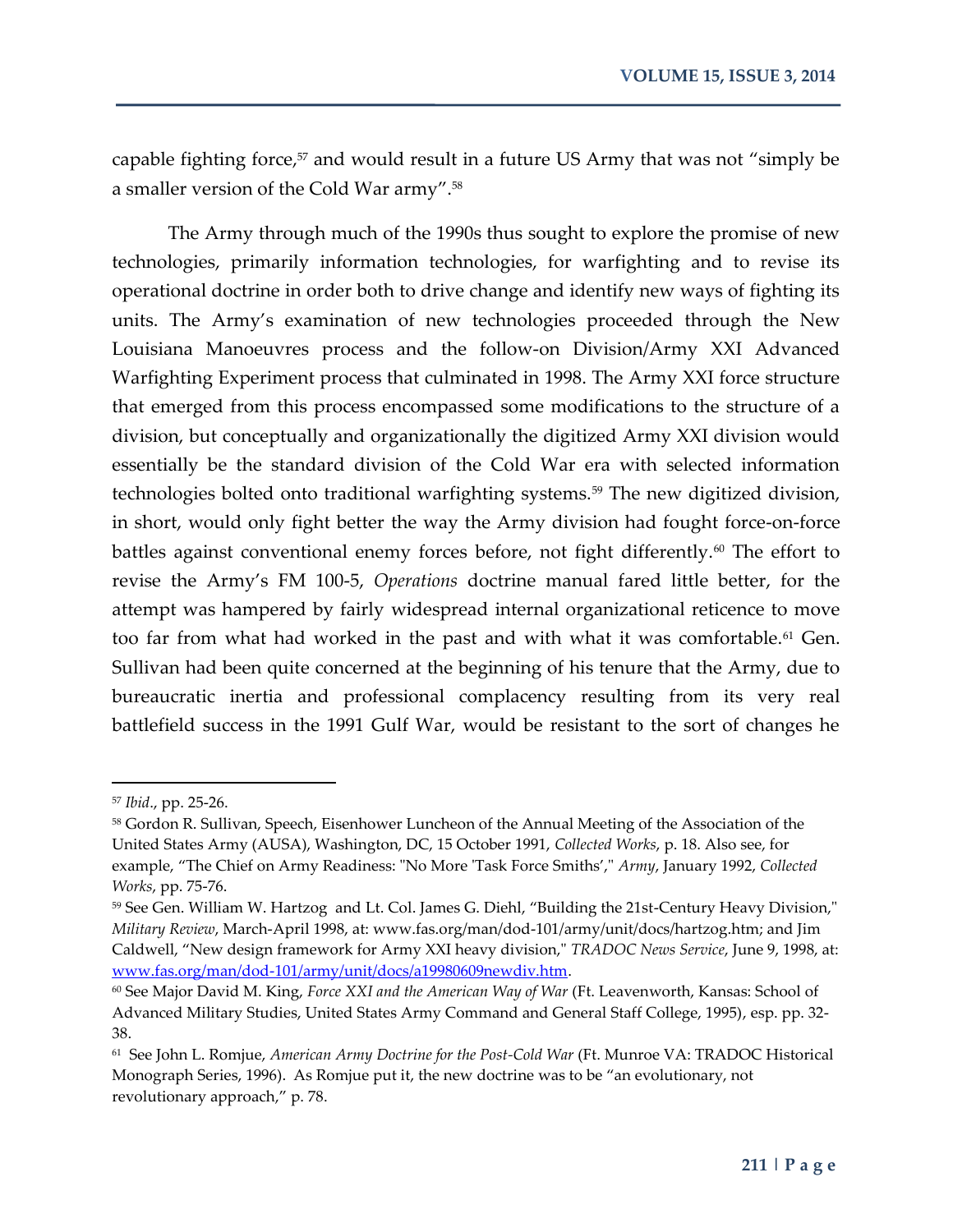envisioned.<sup>62</sup> In 1994, in a letter to a fellow officer, he lamented that the Army had not been able to move forward to develop the capabilities he had articulated as being necessary for future battlefields.<sup>63</sup> The Army, in short, had proved largely unwilling, and perhaps unable, to adopt new technologies and develop corresponding new approaches for fighting major combat battles. The end product was a force structure that was essentially no different than it had been during the Cold War era. The crux of these early attempts to realize the Army's vision of warfare in the 21st Century was that the future battlefield on which it had to be prepared fight was one of force-on-force, high-intensity conventional warfare, which it was intended would be fought much the same way as the Army had fought in the 1991 Gulf War. It was the Army XXI, with a further update of FM 100-5 *Operations*, renamed FM 3-0 *Operations,* put out in 2001, that went to war in 2003.

The Army's vision of the future of warfare, and of the US Army of the 21st Century, was further refined in The Army After Next (AAN) project, which ran from late 1996 through to 1998. The objective of the AAN project was to seek to understand the future of warfare, and then make recommendations to the Army Chief of Staff on what the Army should do about it.<sup>64</sup> What emerged from this process was a vision of what Maj. Gen. Robert Scales (U.S Army, retired) later termed "fire-power intensive, limited wars" characterized by increased situational awareness, fast decision making cycles and rapid force movement which would create greater battle fluidity and an expanded, more lethal battlefield.<sup>65</sup> The warfighting systems and force units would be lighter and smaller than main battle tanks and current formations, sized to be rapidly transportable by strategic air lift to distant theatres and able to shift speedily within an operational theatre. Lethality would be increased through greater situational awareness and the capability to synchronize massed precision fires from joint air and ground

<sup>62</sup> See James L. Yarrison, *The Modern Louisiana Maneuvers* (Washington, DC: U.S. Army Center of Military History, 1999), pp. 8-9; and Gen. Gordon R. Sullivan and LtCol. Anthony M. Coroalles, "The Army in the Information Age," Strategic Studies Institute Paper, March 1995, p. 18.

<sup>63</sup> See Letter from Sullivan to Tilelli 28 August 1994, no subject; In LAM TF Files, Box 2, File 3-4c, quoted in Yarrison, *The Modern Louisiana Maneuvers*, pp. 68-69.

<sup>64</sup> Senior Officer Oral History Program, Col Robert Killebrew, USA, ret., [interviewed by Lt. Col. Greg Martin, US Army], Project 2000-2 (Carlisle Barracks, PA: US Army Military History Institute, 2000), p. 12..

<sup>65</sup> Robert H. Scales, Jr., *Yellow Smoke: The Future of Land Warfare for America's Military* (Lanham, Boulder, New York and Oxford: Rowan & Littlefield Publishers, 2003), pp. 17-41.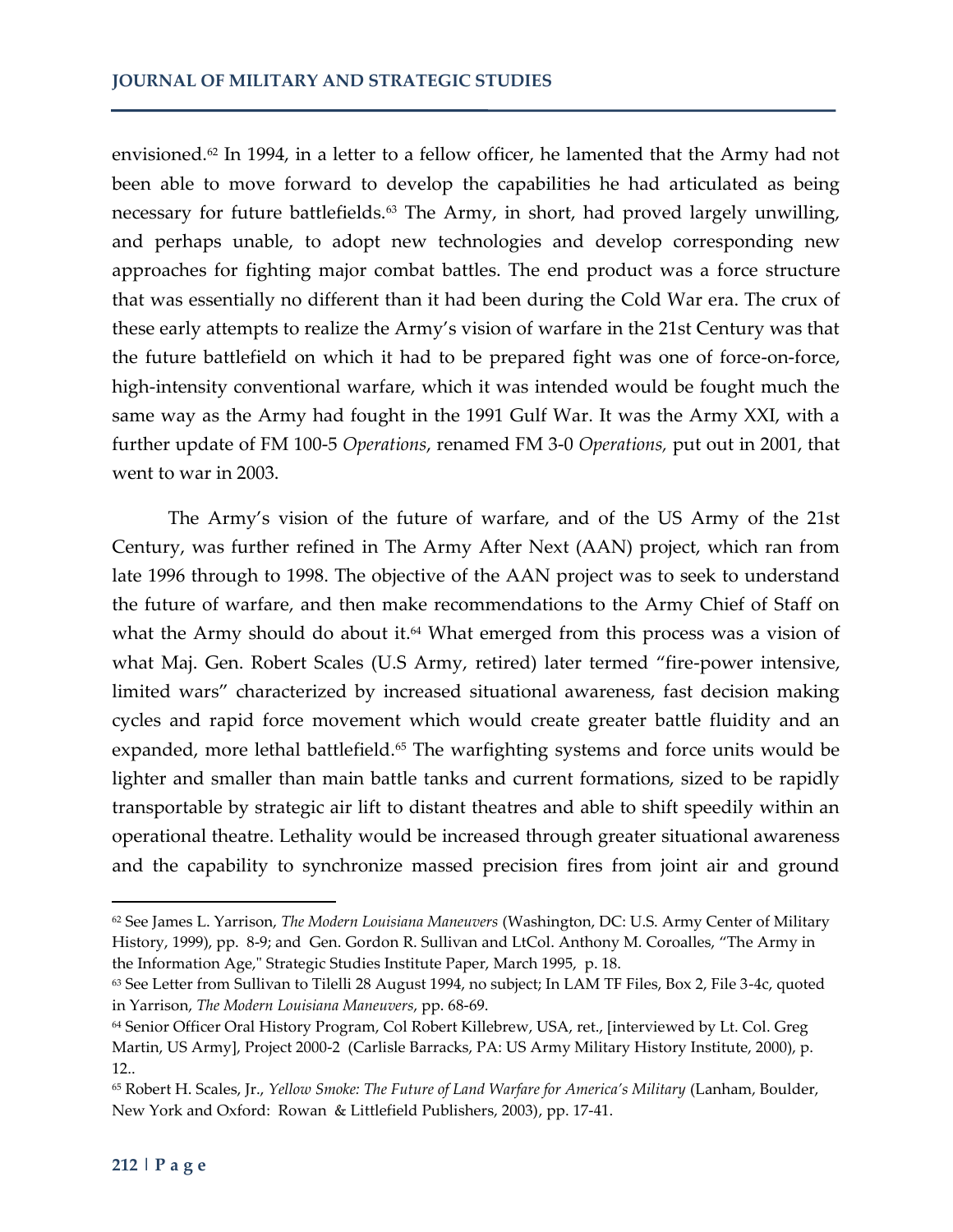forces to destroy enemy units. Survivability would result from "a combination of speed, agility, active protection, signature management and control, comprehensive situational understanding, terrain masking, deception and indirect fires", as well from engaging enemy forces at much greater distances.<sup>66</sup> The crux of this vision of future land warfare was that the Army could replace mass (or armour) with information superiority, or complete situational awareness, to fight major force-on-force, high-intensity conventional battles against a peer opponent.<sup>67</sup>

The Army's initial intention was to develop the Army After Next by 2025 through incremental changes. The Army's experience in the 1999 Kosovo conflict, and in particular the deployment of Task Force Hawk, led to a radical change in this development timeline. Task Force Hawk involved the deployment to Albania of US Army UH-64 Apache attack helicopters and long range ATACMS missile batteries, along with support units. The TF Hawk deployment proved to be a public embarrassment for the Army, as it suggested that its forces were too heavy, too unwieldy, to get to the fight in a timely manner.<sup>68</sup> As Benjamin Lambeth observed, "[t]he Task Force Hawk experience underscored how little the US Army, by its own leadership's candid admission, had done since Desert Storm to increase its capacity to get to an emergent theatre of operations rapidly and with sufficient forces to offer a credible combat presence."<sup>69</sup> In the aftermath of the successful NATO operation, the US Air Force, jubilant about the success of its precision guidance and stealth aircraft in winning a war solely with air assets, was asserting the primacy of air power over the

<sup>66</sup> Major General Robert H. Scales, Jr. and John Parmentola, "The Army After Next: Intertwining Military Art, Science, and Technology out to the Year 2025," *Army RD&A*, May-June, 1998,, "The Army After Next," p. 5.

<sup>&</sup>lt;sup>67</sup> For more on the Army After Next Process and its vision of future warfare, see Theo Farrell, Sten Rynning, and Terry Terriff, *Transforming Military Power since the Cold War: Britain, France and the United States*, *1991-2012* (Cambridge, UK: Cambridge University Press, Nov 2013), pp. 42-51. For the final official report on the AAN, see Major General Robert H. Scales, Jr., *Knowledge and Speed*, July 1997, p. 23, reprinted, without enclosures or appendices in Scales, *Future War: Anthology* (Carlisle, PA: U.S. Army War College, 1999), pp. 123-160.

<sup>68</sup> To move this force to Albania (except the 24 attack helicopters which self-deployed) required some 500 US Air Force C-17 transport sorties, and took, from initial movement orders to full operational capability, 44 days. Dennis Steele, "Remember Kosovo? The U.S. Army Effort That Began Our Involvement," *Army*, Vol. 58, iss. 4 (April 2008) p. 28, 11 ff; and Bruce Nardulli, Walter Perry, Bruce Pirnie, John Gordon, and John McGinn, *Disjointed War: Military Operations in Kosovo, 1999* (Santa Monica, CA: RAND, 2002), p. 81. 69 Lambeth, "Task Force Hawk," *Air Force Magazine*, February 2002, p. 82.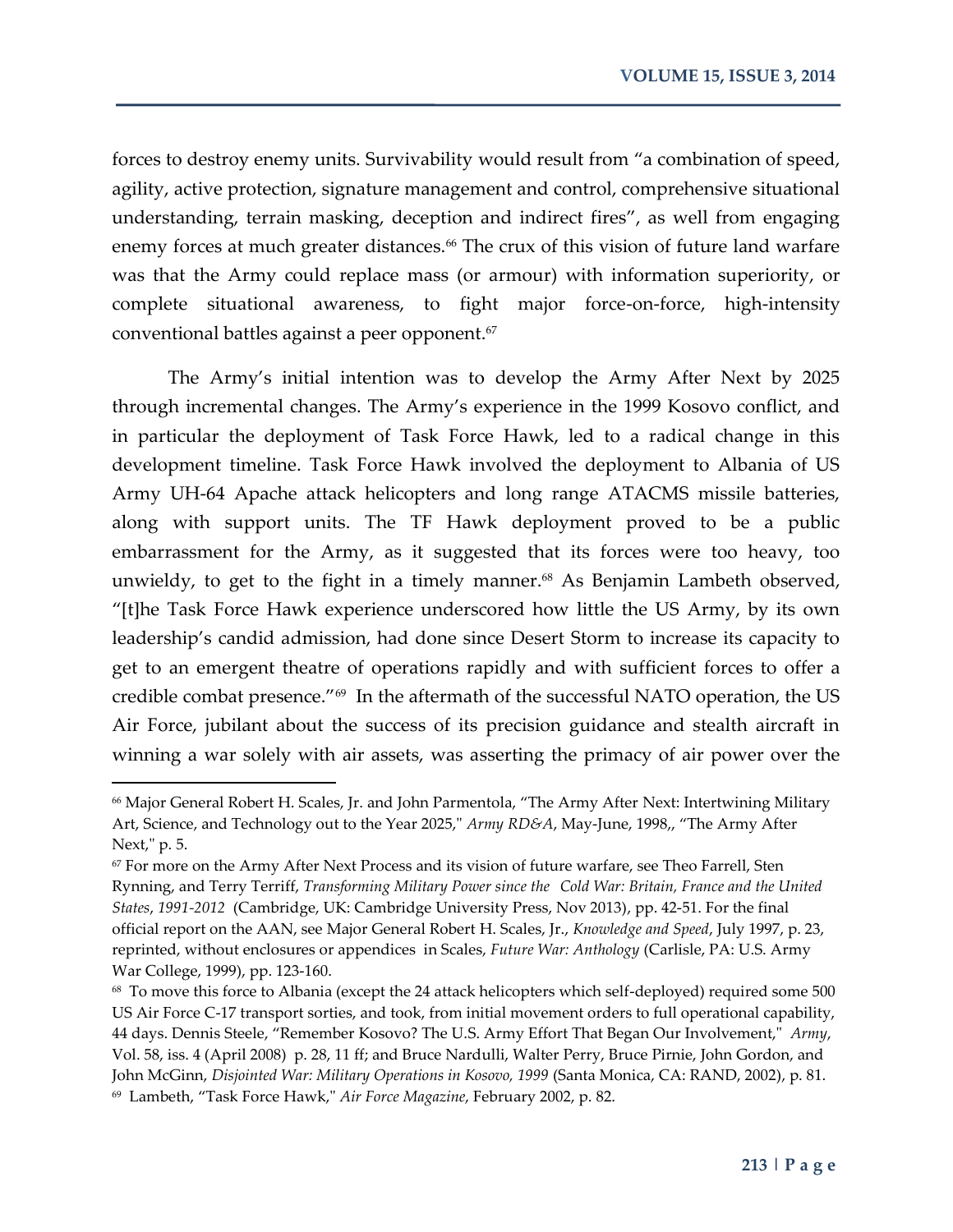other services as it could deploy more quickly and win more rapidly than the ponderous US Army.<sup>70</sup> This enhanced efficacy of the US airpower raised real questions about the future roles and missions, and hence future budgets, of the Army.<sup>71</sup> Heightening Army concerns about its future was that John Hamre, Deputy Secretary of Defense, warned in August 1999 that, "if the Army holds onto nostalgic versions of its grand past, it is going to atrophy and die...[The Army] cannot simply be what it was, and think that it is going to be relevant for this new, complex world that is emerging."<sup>72</sup> Not to put too fine a point on it, the Army had made little progress in eight years in developing a more strategically responsive capability and was now confronted by serious questions about its relevancy.

Gen. Eric Shinseki, the recently appointed Army Chief of Staff, was very concerned about the questioning of his organization's continued relevance. To address this issue, he substantially changed the timeline of the development and procurement of the Army After Next, when he announced in October 1999 that the Army would develop the 'Objective Force' by 2012. The Objective Force was to be a radical force redesign based on the concepts of the AAN and the future vision of warfare it represented. In spite of some internal scepticism about the Objective Force, the Army moved forward quickly to develop the conceptual and procurement frameworks for achieving it in the new tightened timeline.<sup>73</sup> The critical feature the Army desired was for a force unit that was responsive, that is, rapidly deployable to anywhere in the world, using various modes of transportation, ready to fight on arrival.<sup>74</sup> The Objective

<sup>70</sup> See Bradley Graham, "Air vs. Ground: The Fight Is On," *Washington Post*, 22 June 1999, p. A1.

<sup>71</sup> See, for example, Daniel Verton, "Army Battles Irrelevancy," *Federal Computer Week*, 15 November 1999; and John Barry and Evan Thomas, "Not Your Father's Army," *Newsweek*, 22 November 1999, pp. 49-52. <sup>72</sup> Quoted in Chris Hellman, "What Next for the 'Army After Next'?," *Weekly Defense Monitor*, Center for Defense Information, vol. 3, Issue 35 (September 9, 1999), accessible via [www.cdi.org/weekly/](http://www.cdi.org/weekly/)  [Archives, 1999] .

<sup>73</sup> On the misgivings internal to the Army see Farrell, Rynning and Terriff, *Transforming Military Power since the Cold War*, pp. 55-59.

<sup>&</sup>lt;sup>74</sup> The stated aim was for the Army to be capable of deploying a combat capable brigade strategic distances in 96 hours, one division in 120 hours, and five divisions in 30 days. General Eric K. Shinseki, Chief of Staff, Army, "Address to the Eisenhower Luncheon, 45th Annual Meeting of the Association of the United States Army (as prepared for presentation)" , 12 October, 1999, p. 3: Eric K. Shinseki Collection, Box 85 Folder 13 Speeches - ACofS, Address to the Eisenhower Luncheon 45<sup>th</sup> Annual Meeting of the AUSA, 12 October 1999; Eric K. Shinseki Collection, Series III USAEUR Army Chief of Staff Oct 1998-13 Dec 1999 Box 85.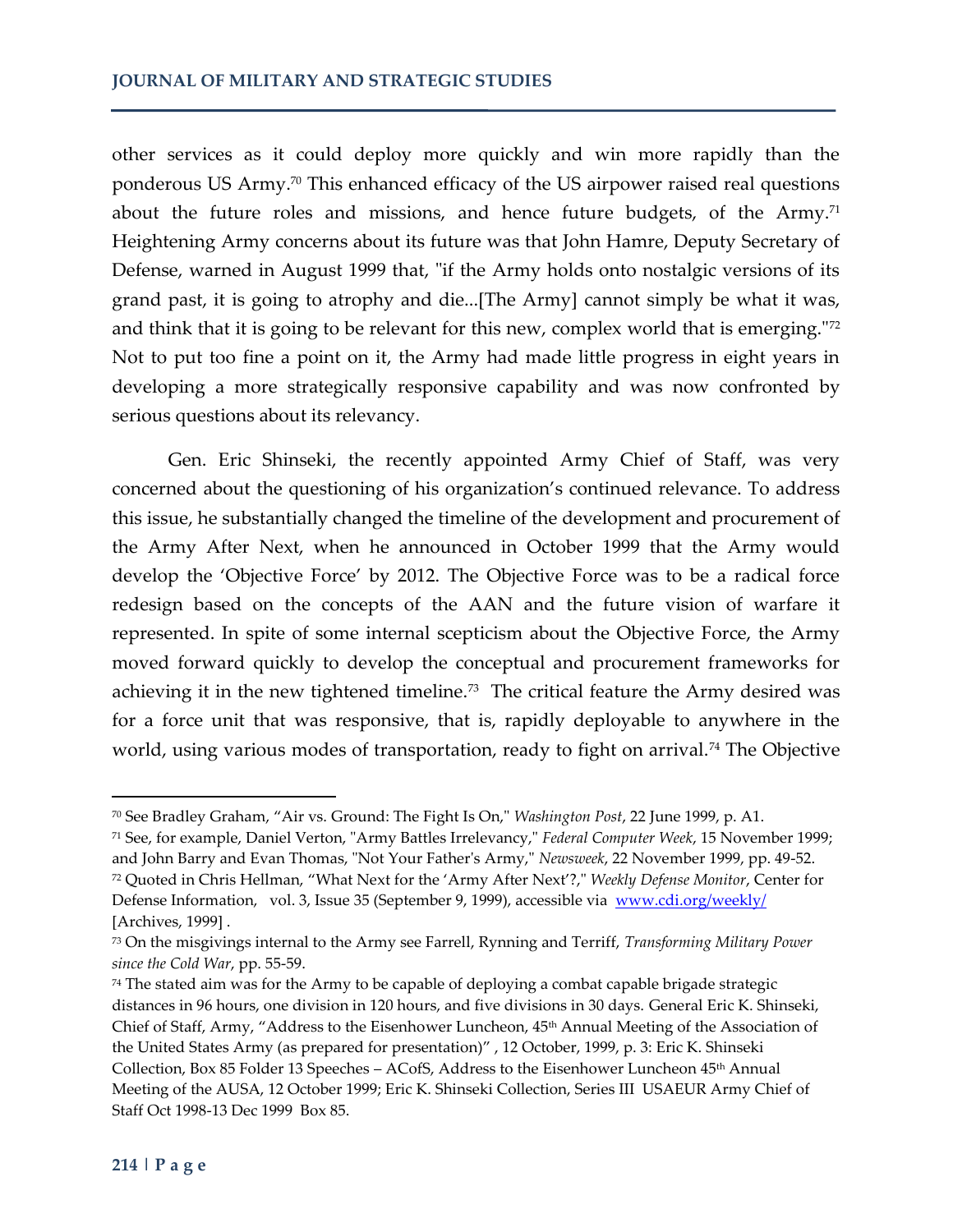Force was made material in the Future Combat System (FCS), which was conceptualized as being a joint, networked system of systems, based on a suite of medium-weight vehicles, both manned and unmanned, linked through a tactical and operational internet. This lighter FCS unit still needed to be survivable, with survivability to be enhanced by a number of means, but primarily by replacing mass with the ability to see and strike accurately the enemy first, at longer distances, and further to be able to out-manoeuvre and act faster than the enemy.<sup>75</sup> Thus the core idea underpinning the FCS was that superior mass could be replaced with superior information, and achieving such a force structure would result in a much more strategically agile force that would answer any questions about the organizations continued relevance.

The FCS moved into development in the spring of 2003.<sup>76</sup> The Army's efforts to develop the two main components of the FCS - the common main medium-weight combat vehicle and the information network - suffered from constant management troubles, severe cost escalations, and serious technology problems.<sup>77</sup> A critical issue that increasingly bedevilled the FCS, however, was the battlefield experiences of Army (and Marine Corps) units operating in Iraq. The Army's operational experience in Iraq seriously undercut the conceptual basis of the FCS of replacing mass with superior situational awareness. The counterinsurgency campaign in Iraq was a 'close fight', often in urban areas which reduced situational awareness in spite of improved combat information networks; moreover, military vehicles, including the Stryker light vehicle which was the precursor to the FCS main combat vehicle, proved to be very vulnerable due to a lack of sufficient armour to the rocket propelled grenades and improvised explosive devices that were widely employed by insurgent forces.<sup>78</sup> In spite of the

<sup>75</sup> Other means included advanced materials for armor, add-on appliqué armor, active countermeasure systems, and low observable signals. Francis, "The Army's Future Combat Systems' Features, Risks, and Alternatives," p. 7.

<sup>76</sup> Associated Press, "Army 'future combat system' secures OK from Pentagon," *Washington Times*, 20 May 2003; and Charles Aldinger, "Pentagon OKs 'Future Combat Systems' For Army," *Rense.com*, 22 May 2003, at: [www.rense.com/general37/oks.htm.](http://www.rense.com/general37/oks.htm)

<sup>77</sup> See Farrell, Rynning and Terriff, *Transforming Military Power since the Cold War*, pp. 85-99.

<sup>78</sup> See John Gordon IV and Bruce R. Pirnie, "'Everybody Wanted Tanks': Heavy Force in Operation *Iraqi Freedom*", *Joint Forces Quarterly*, Iss.39 (4th Quarter 2005) esp. pp. 89-90; Lisa Burgess, "Army Looks to Give Stryker A Facelift", *Military.com*, 22 December 2004, at: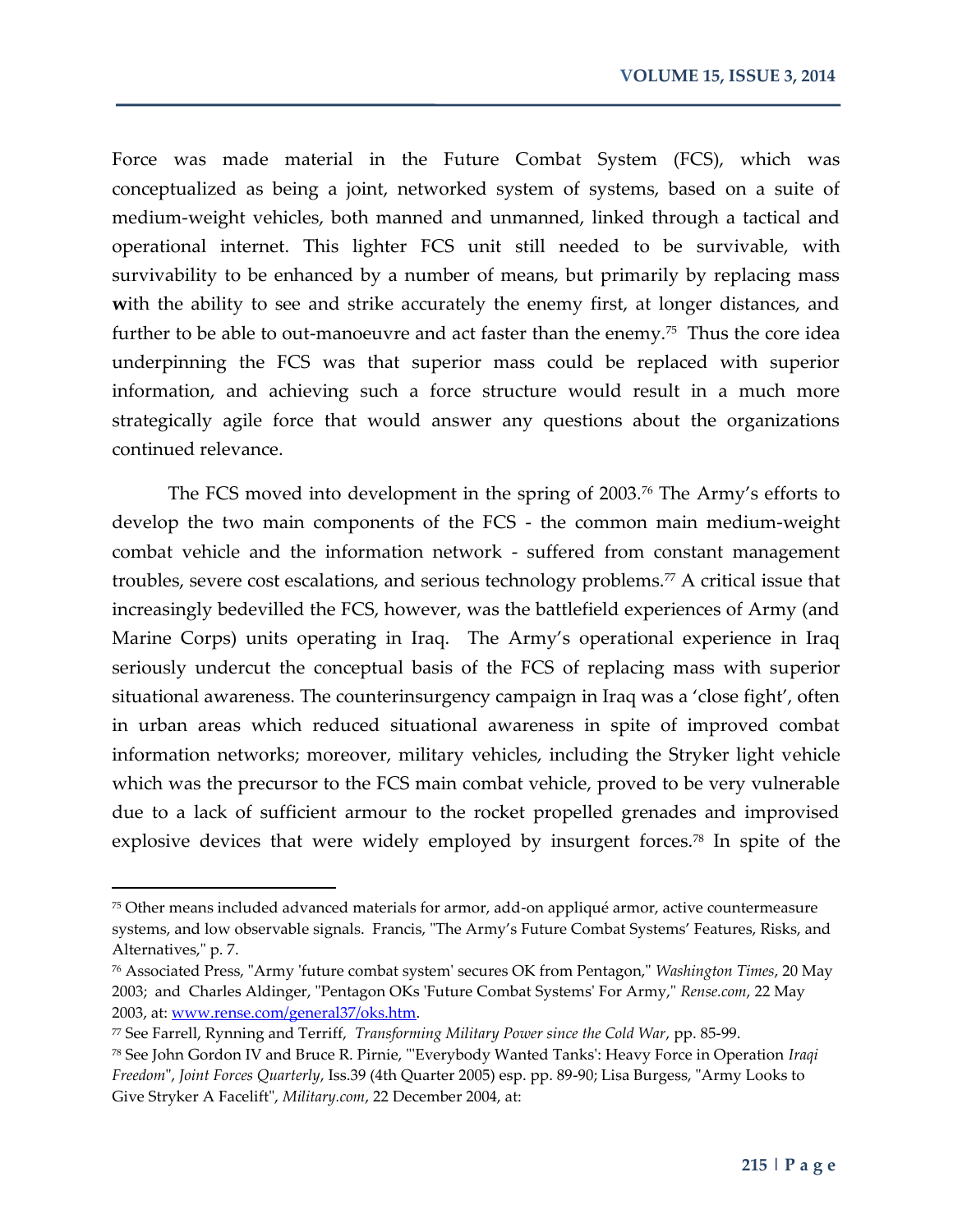difficulties in developing the FCS and the counter-indicating experience of the ground war in Iraq, the Army pressed on with the development of its future force with singleminded determination even as the organization was struggling to sustain and turn around the ground combat in Iraq. As US Secretary of Defense Robert Gates complained in May 2008, "I have noticed too much of a tendency towards what might be called Next-War-itis — the propensity of much of the defense establishment to be in favor of what might be needed in a future conflict." <sup>79</sup> Gates' statement in a sense underscores the Army's unwavering commitment to its preferred image of future warfare -- a vision that did not appear to conform to reality in light of the evidence provided by the on-going conflict in Iraq.

The Army's pursuit of the future force it wanted to have in order to fight successfully on what it envisioned was the future battlefield was ended when Secretary Gates effectively terminated the FCS program in May 2009. Gates argued that "there are significant unanswered questions concerning the FCS vehicle design strategy. I am also concerned that, despite some adjustments, the FCS vehicles – where lower weight, higher fuel efficiency, and greater informational awareness are expected to compensate for less armor – do not adequately reflect the lessons of counterinsurgency and close quarters combat in Iraq and Afghanistan."<sup>80</sup> Simply put, along with the management, cost and technology problems encountered in developing the FCS, there was a fundamental mismatch between the Army's concept of its future force that was designed to fight the Army's vision of future war and the form of warfare the Army was currently engaged in -- a form of warfare it could expect to wage again at some future point.

http://www.military.com/NewContent/0,13190,SS\_122204\_Stryker,00.html; and Associated Press, "Stryker Losses Raise Questions", *Military.com*, 13 May 2007, at:

http://www.military.com/NewsContent/0,13319,135721,00.html?ESRC=dod-b.nl.

<sup>79</sup> See in particular, Associated Press, "Military must focus on current wars, Gates says : Defense secretary rejects Pentagon's tendency toward 'Next-War-itis'", *MSBN*, 13 May 2008. at:

http://www.msnbc.msn.com/id/24600218/ns/us\_news-military/t/military-must-focus-current-wars-gatessays/#.T\_yobB0mVpg.

<sup>80</sup> Robert Gates, "Remarks to the Heritage Foundation (Colorado Springs, CO)," As Delivered by Secretary of Defense Robert M. Gates, Colorado Springs, Colorado, Tuesday, May 13, 2008 (Washington, DC: Office of the Assistant Secretary of Defense (Public Affairs, U.S. Department of Defense, 13 May 2008), at: www.defense.gov/speeches/speech.aspx?speechid=1240.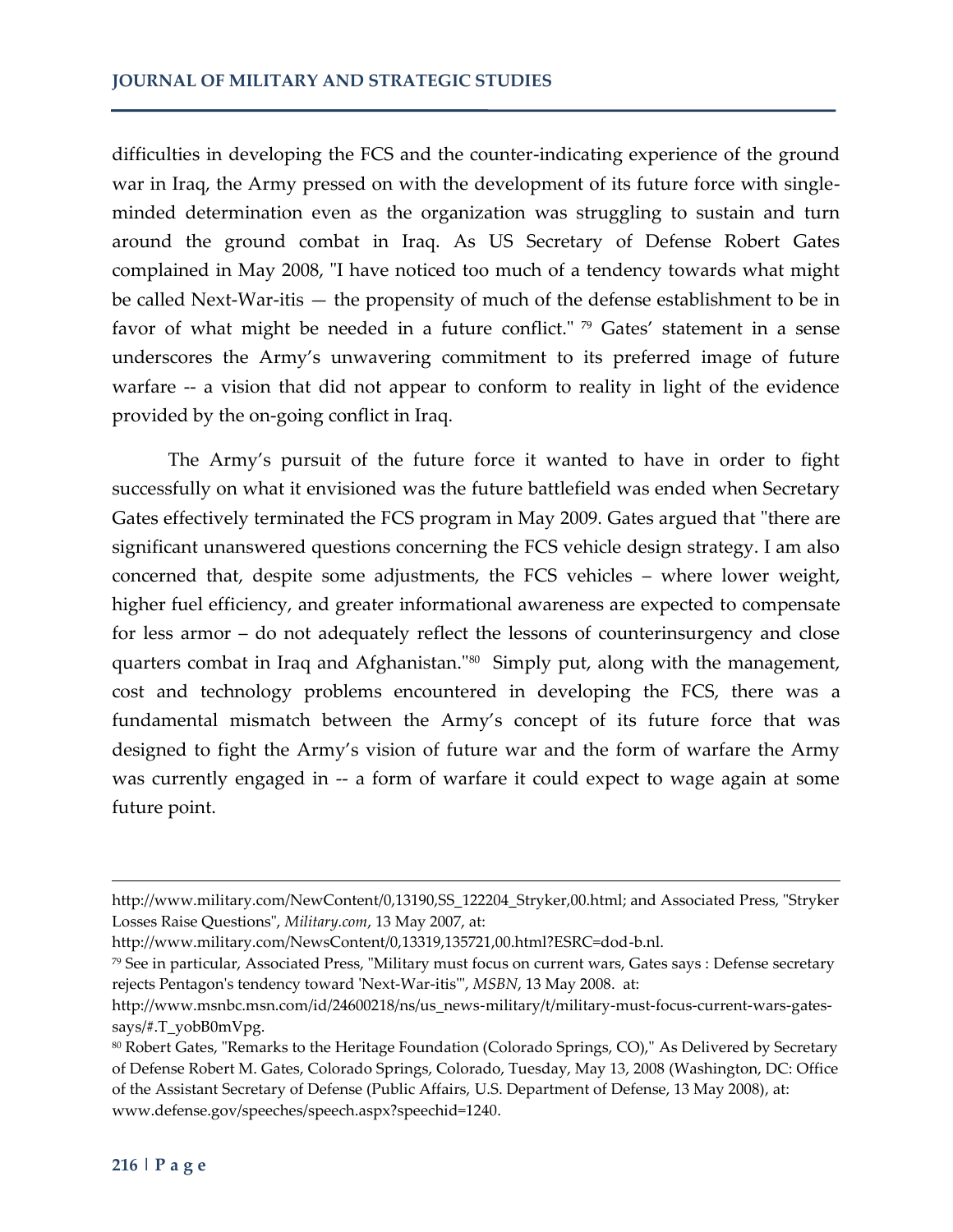The US Army in years following the end of the Cold War faced a new strategic environment that posed new challenges to which it had to respond. Facing a reduction of its overall force structure and retrenchment from forward positions, the organization needed to be able to furnish forces to meet the stipulation that US forces needed to be capable of managing two regional contingencies at the same time. The US Army's aim was to utilize emerging information technologies to improve its ability to deploy strategic distances quickly while enhancing its capability to conduct conventional, force-on-force, high intensity warfare. The Army's vision of future warfare was that mass (or armour) could be replaced by information superiority (or superior situational awareness) and it tenaciously pursued the development of a force structure suited for this conception of the future battlefield. Along with a variety of serious technical and other problems encountered during the development of such a force, the inherent problem was that, as Andrew Krepinevich contended in 2004, "[t]he path the Army has chosen is uncomfortably narrow, focusing on fielding what appear to be relatively homogenous new units that are oriented principally on only one aspect of the Service's future mission set: conventional warfare and the open battle."<sup>81</sup> There are sound reasons why the US Army needs to be very competent on a conventional battlefield, but its organizational cultural preference for traditional combat shaped the Army's response to focus it very narrowly on this form of warfare. Indeed, that the Army's vision of its future force was, as Krepinevich suggests and battlefield experience demonstrated, one of a force fighting only in 'open battle', which is a conception of battle and the battlefield which is strongly resonant of the way of battle the organization employed in northern Europe in the last year of World War II.

#### **Thinking About the Future of Warfare**

 $\overline{\phantom{a}}$ 

The US Army moving into the post-Cold War period developed a fairly clear vision of the future of warfare, a vision that focused narrowly on conventional, forceon-force battles. The intensity of the Army's near mono focus on preparing for a future

<sup>81</sup> Andrew F. Krepinevich, *Transforming The Legions: The Army and the Future of Land Warfare* (Washington, DC: Center for Strategic and Budgetary Assessment, 2004), pp.60-64, at: http://www.cfr.org/defensepolicy-and-budget/transforming-legions-army-future-land-warfare/p11788, p. 108.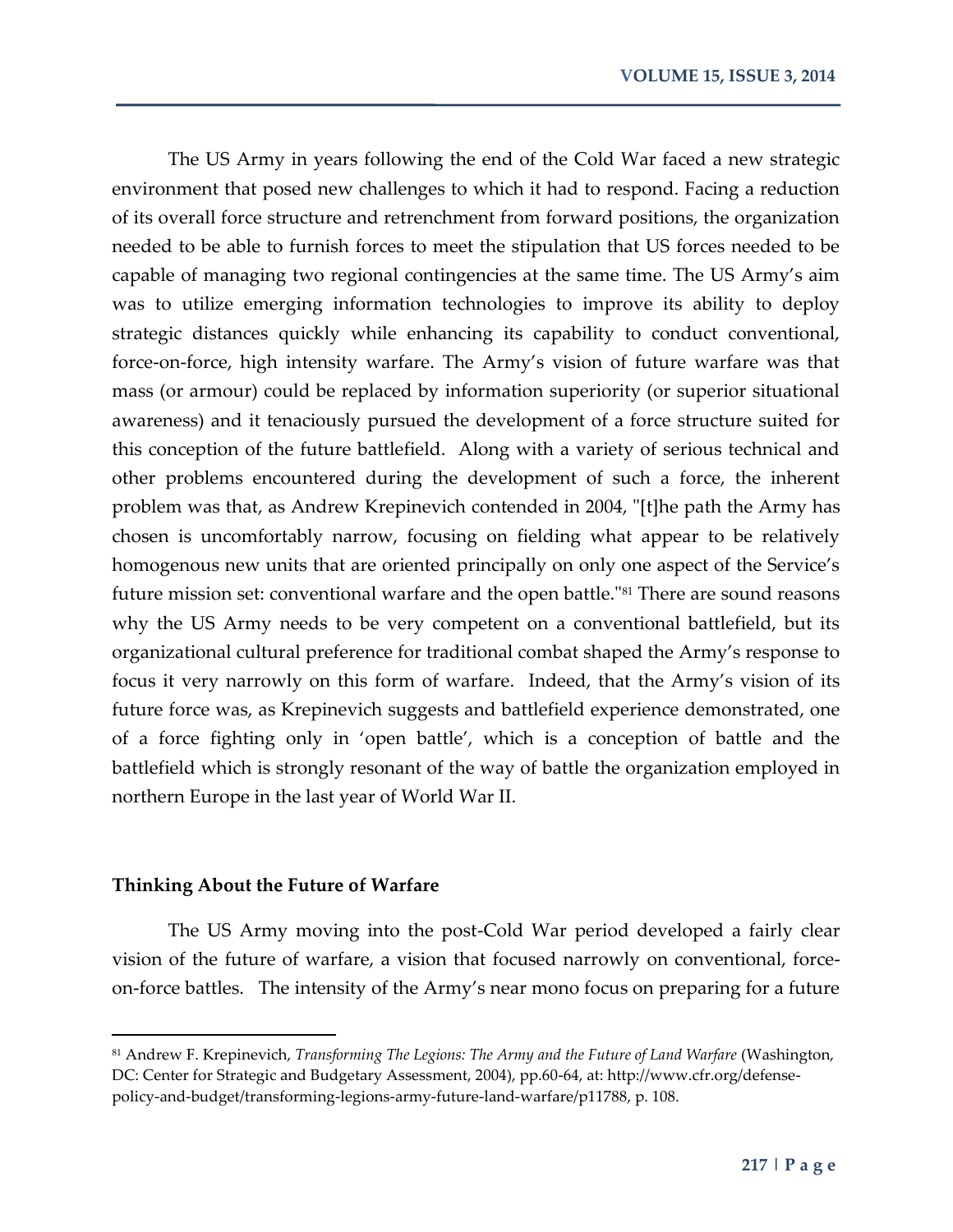conventional war seemingly contributed directly to blinding it to other changes in warfare. As noted earlier, the US Marine Corps (USMC), under the leadership of General Charles C. Krulak from 1995 to 1999, envisioned future battlefields in which irregular warfare would be an important aspect, if not the main aspect. The Marine Corps based this future of warfare on a range of already present trends that could be fairly readily discerned by the mid-1990s. Among these was the materialization of irregular warfare, such as was seen in Somalia and Bosnia, among other places, and a recognition that the superlative conventional capability of the US military almost certainly meant that any future battlefield opponent would resort to irregular, asymmetrical forms of warfare rather than engage American forces in a style of warfare that opponent was sure to lose.<sup>82</sup> The US Army certainly should have been aware of at least some of these trends and, moreover, would have been aware of the efforts of the USMC in this period. Indeed, between 1992 and 1998, the U.S. Army conducted 26 operations that were not conventional combat missions, whereas between 1960 and 1991 it had undertaken only 10 such non-combat operations.<sup>83</sup> Yet the Army persisted through the 1990s to adhere resolutely to its desired vision of future warfare, one which did not include irregular, asymmetrical warfare.

Military doctrine is intended to furnish the fundamental principles that guide the employment of forces. According to *Joint Pub 1: Joint Warfare of the Armed Forces of the United States* (1999), "Doctrine shapes the way the Armed Forces think about the use of the military instrument of national power."<sup>84</sup> Simply put, doctrine provides guidance for a shared understanding to plan for and operate in military operations, and its shapes the way a military organization thinks about and trains for war. The Army is decidedly a doctrine-based organization; it relies on its doctrine to inform all members of the organization of its purpose and of how to conduct and prepare for operations, as well as to serve as a guide to inform the organization's efforts to effect change.<sup>85</sup> Army

<sup>82</sup> See Terriff, "Of Romans and Dragons".

<sup>83</sup> Jack Spencer, "The Facts About Military Readiness," The Heritage Foundation, *Backgrounder* #1394, 15 September 2000, at: http://www.heritage.org/Research/MissileDefense/BG1394.cfm.

<sup>84</sup> *Joint Pub 1: Joint Warfare of the Armed Forces of the United States (Washington: National Defense* University Press, 14 November 1999), p. vi.

<sup>85</sup> On the relationship between doctrine and innovation in the US Army, see Michael Evans, "The Primacy of Doctrine: The United States Army and Military Innovation and Reform," Directorate of Army Research and Analysis, Army Occasional Paper No 1 - August 1996.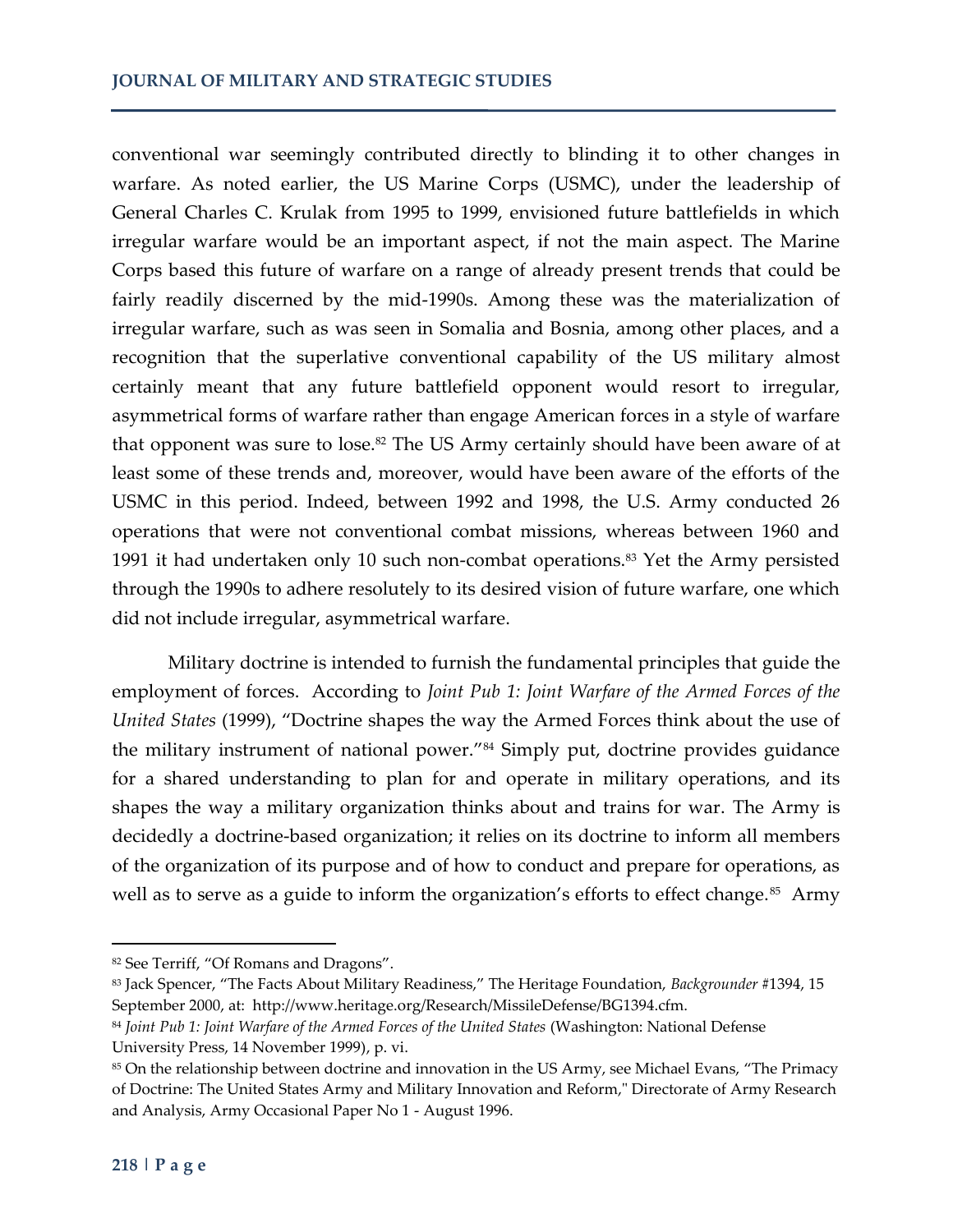doctrine directly reflects how it understands it will fight and what forms of warfare it needs to be prepared to fight.

Gen. Sullivan in the aftermath of the 1991 Gulf War believed that the Army needed a new capstone doctrine to reflect the changes of the post-Cold War period and to furnish doctrinal direction for the changes he and his fellow officers sought to introduce in the 1990s.<sup>86</sup> The effort to update the Army's capstone doctrine, FM 100-5 *Operations*, was initiated in 1992 and a new version was issued in 1993. The rewrite of FM 100-5 *Operations* was intended to drive the Army forward to be prepared for conflict in the 21st Century, but even in terms of recasting the future conventional battlefield, it fell short due to considerable organizational resistance to change. $87$  The new FM 100-5 identified that a goal of the Army was to be able to achieve 'full spectrum domination'<sup>88</sup>, and included a chapter titled "Operations Other than War." This chapter started, however, with the statement that "[t]he Army's primary focus is to fight and win the nation's wars," <sup>89</sup> and covered a fairly wide range of operations from humanitarian assistance and disaster relief through peacekeeping and peace enforcement to counter drug operations, all in only eight pages. The coverage of these and other operations was hence notably brief. With respect to addressing the prospects of the Army engaging in combat against irregular enemies, FM 100-5 1993 included two short paragraphs on combating terrorism and three short paragraphs under 'support for insurgencies and counterinsurgencies' in which the emphasis was on 'supporting' other nation militaries rather than on how to conduct operations against irregular opponents.<sup>90</sup> That the Army's nomenclature for this range of military operations, many of which it was increasingly being tasked to conduct, was 'operations other than war' (OOTW)<sup>91</sup> is

<sup>86</sup> On Sullivan's view on the critical importance of doctrine, Gen Gordon R. Sullivan, "Doctrine: A Guide to the Future," *Military Review*, February 1992, pp. 2-9.

 $87$  The new doctrine in terms of conventional warfighting clearly had one foot firmly planted in the AirLand Battle doctrine and the Cold War Army of 1980s, extending and revising the 1987 doctrine without substantially changing how the Army would fight a force-on-force fight. See John L. Romjue, *American Army Doctrine for the Post-Cold War* (Ft. Munroe, VA: TRADOC Historical Monograph Series, 1996), esp. pp. 78, 93, 99 and 135.

<sup>88</sup> See Headquarters, Department of the Army, *FM 100-5, Operations*, June 1993, at: www.fs.fed.us/fire/doctrine/genesis\_and\_evolution/source\_materials/FM-100-5\_operations.pdf . <sup>89</sup> *FM 100-5, Operations*, June 1993, p. 13.1.

<sup>90</sup> Ibid., pp. 13.6 - 13.8.

<sup>&</sup>lt;sup>91</sup> The term 'military operations other than war', or MOOTW, is also sometimes used.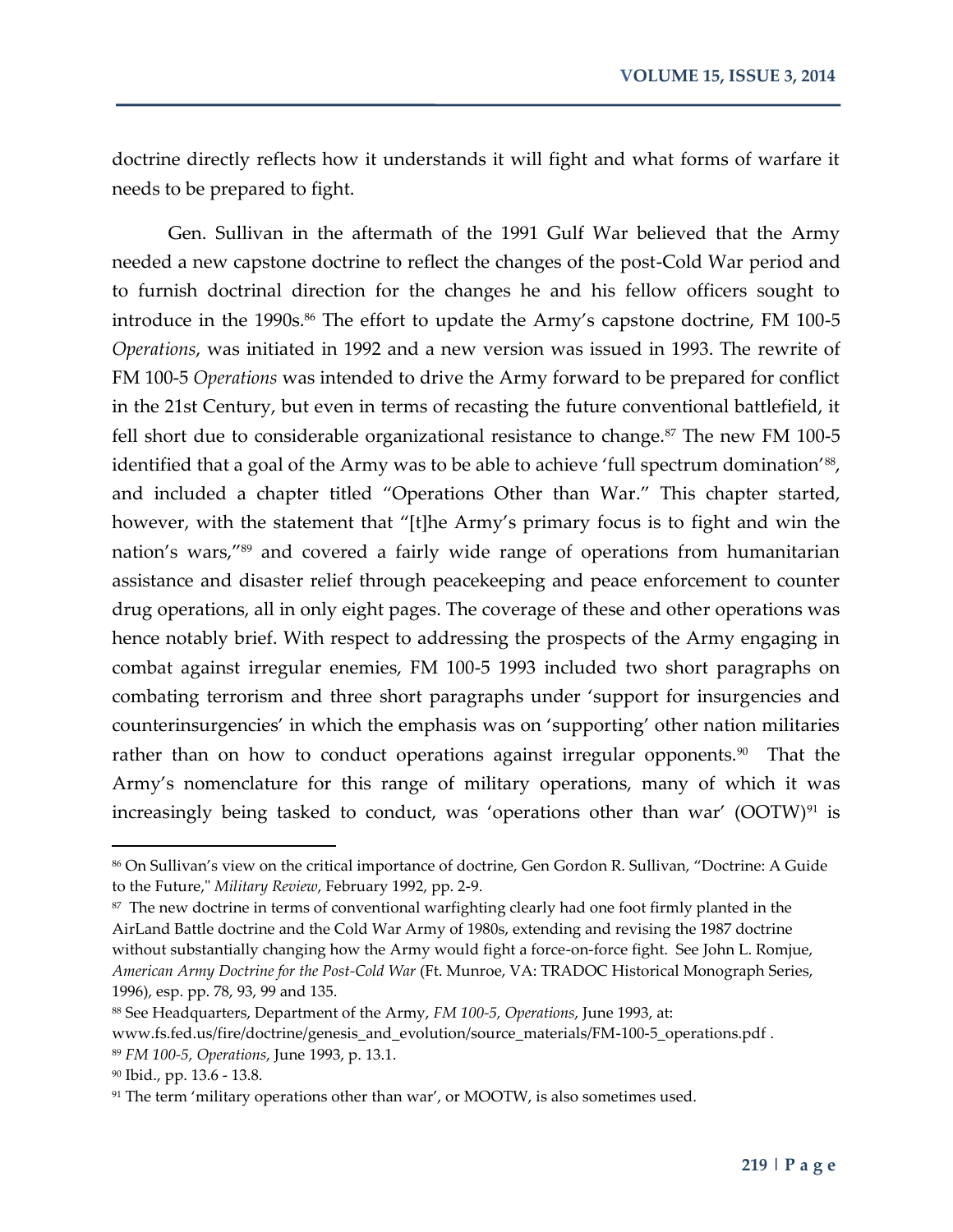indicative of the general attitude of the organization toward these types of operations in comparison to the what the Army was convinced was it priority mission -- peer-versuspeer conventional warfighting.

The new FM 100-5 *Operations* doctrine, with its emphasis on traditional warfighting, furnished at best only partially useful guidance for Army operations in Somalia (1993), Haiti (1994) and Bosnia (1995).<sup>92</sup> The Army, based on its experiences in Haiti and Bosnia, subsequently sought to redevelop its doctrine in a manner that merged conventional war and OOTW. The intent was to quell growing controversy within the Army over non-combat operations and a draft was produced by 1997 that aimed to do just that. This draft, however, was sidelined due a change in the commander overseeing the drafting process, with the new commander insisting on a draft that "created a discussion of the full range of violent and nonviolent operations that army forces might face in the future."<sup>93</sup> A new draft was prepared and released for review in 1998, but considerable pushback from reviewers arguing that it was largely an intellectual exercise that did not have adequate tactical substance, and that the Army was unlikely to accept it, resulted in the draft eventually being shelved. Both the 1997 and 1998 drafts reportedly included more guidance for the conduct of contingency operations (or OOTWs) but both also continued to stress strongly that the Army's mission is to fight and win America's conventional wars.<sup>94</sup>

In 2001 the Army finally promulgated a new FM 100-5 *Operations* manual, renumbered FM 3-0 *Operations*, to replace the 1993 version. This new capstone doctrine was intended to provide the Army with the necessary direction to begin the transition process from its heavy mechanized legacy force to its desired medium-weight future force (or Objective Force) that had been introduced by Gen. Shinseki in 1999.<sup>95</sup> This edition differed from its predecessor, and the two shelved drafts, in that it identified 'full spectrum' warfare as encompassing the full range of potential Army missions, from conventional warfighting through the various forms of OOTWs. The manual

<sup>92</sup> See Walter E. Kretchik, *U.S. Army Doctrine: From the American Revolution to the War on Terror* (Lawrence, Kansas: University Press of Kansas, 2011). pp. 232-242.

<sup>93</sup> Kretchik, *U.S. Army Doctrine*, p. 245.

<sup>94</sup> Kretchik, *U.S. Army Doctrine*, pp. 245-246.

<sup>95</sup> The FM 3-0 2001 in particular was to furnish the direction for the Army to establish the 'interim force', with the expectation that another edition would be issued in 2007 to move the Army onto the Objective Force. Kretchik, *U.S. Army Doctrine*, p. 248. The next rewrite was produced in 2008.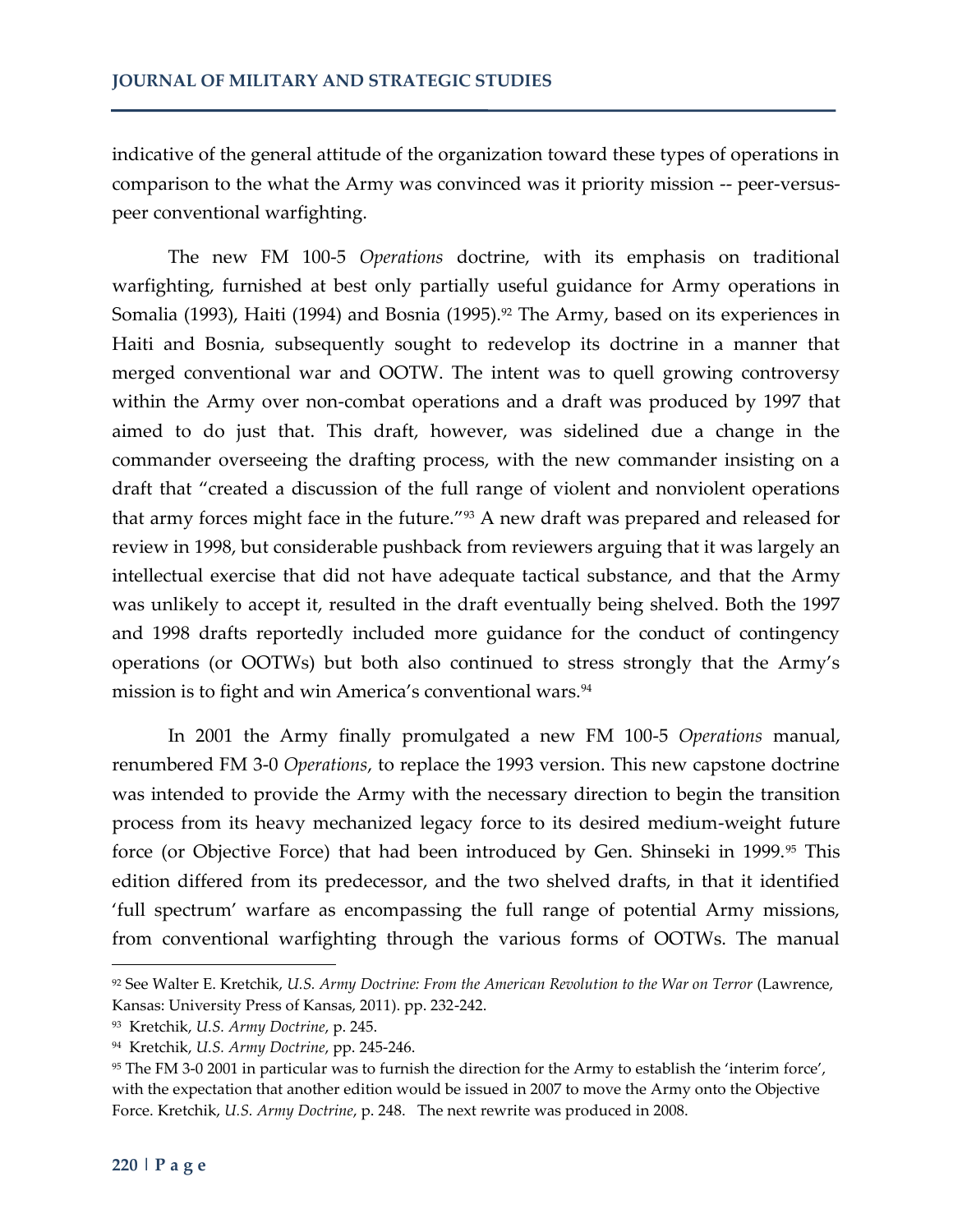included a full chapter of 18 pages on stability operations, which encompassed sections on Foreign Internal Defense (FID) and support to a host nation waging a counterinsurgency as well as other types of noncombat contingencies, and a chapter 14 pages in length that focused on 'support operations' to either domestic or foreign civilian agencies.<sup>96</sup> The inclusion of these two chapters represented a significant enlargement of guidance for these types of operations, but in the manual there still existed a clear distinction between operations in war (or warfighting) and military operations other than war (OOTW). FM 3-0 2001 stressed that "[t]he doctrine holds warfighting as the Army's primary focus and recognizes that the ability of Army forces to dominate land warfare also provides the ability to dominate any situation in military operations other than war."<sup>97</sup> The view the new capstone doctrine presented was that the Army's main concern must be on being able to dominate in conventional warfighting operations and that this would allow it to succeed in the lesser OOTW contingencies as well.

The inclusion of a more in-depth examination of OOTWs in this edition, however, did not necessarily signify that the Army had embraced these lesser-included contingencies. Many in the Army were unhappy with this aspect of the new manual. As one chronicler of the evolution of Army doctrine put it, one senior Army officer who was unhappy with the inclusion of OOTW contingencies "understood that the Army must perform every task assigned by civil authority, [but] he did not want to read about it in the service's keystone doctrine."<sup>98</sup> The senior officer's preference for conventional warfighting and distaste for OOTWs was fairly widely shared amongst the officer corps of the service. Chairman of the Joint Chiefs of Staff, Gen. John Shalikashvili, expressed his concern about operations other than war in 1994, saying "[m]y fear is we're becoming mesmerized by operations other than war and we'll take our mind off what we're all about, to fight and win our nation's wars."<sup>99</sup> Indeed, the Chairman's dismissive attitude toward non-combat operations is evident in his expressed view that

<sup>96</sup> Headquarters, Department of the Army, *FM 3-0, Operations, June 2001*, p. 9-1 to 9-18 and 10-1 to 10-14. At: http://www.bits.de/NRANEU/others/amd-us-archive/fm3-0%2801%29.pdf.

<sup>97</sup> *FM 3-0, Operations, June 2001*, p. vii.

<sup>98</sup> Kretchik, *U.S. Army Doctrine*, p. 249.

<sup>99</sup> General John Shalikashvili, "Shalikashvili: Focus Remains on Warfighting, Not Peacekeeping," *Defense Daily*, 2 September 1994.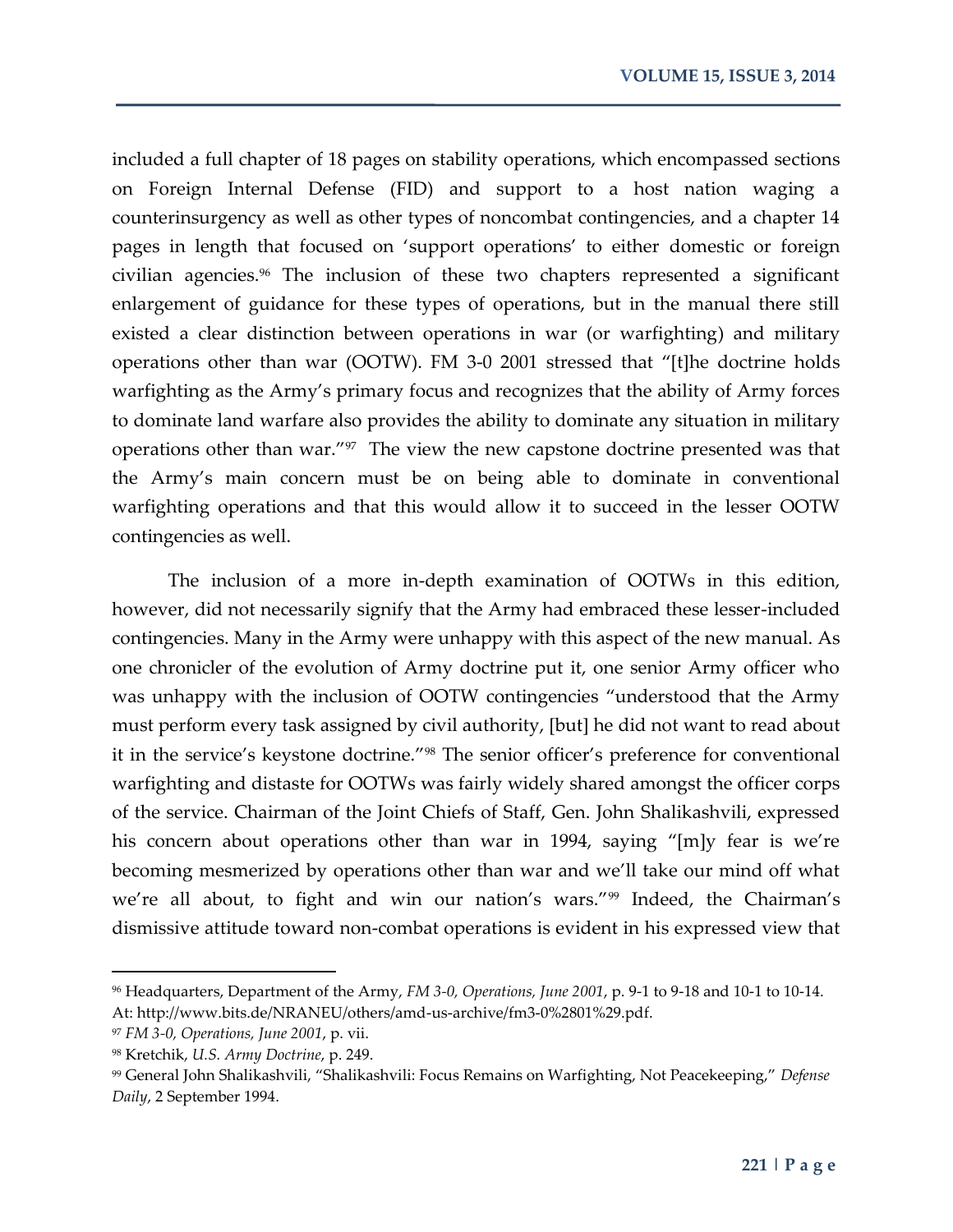"real men don't do MOOTW."<sup>100</sup> In November 1999, ACS Gen. Eric Shinseki attributed the 10th Mountain and 1st Infantry divisions' low readiness ratings with respect to potential conventional warfighting missions to "their commitments to ongoing peacekeeping operations in Bosnia and Kosovo."<sup>101</sup> In short, through the 1990s and into the first few years of the 21st Century, the Army appeared to trivialize operations other than war, and perceived such non-combat operations as a distraction from their preferred form of warfare, one that could undermine the service's capability to conduct its conventional warfighting functions and would consume resources needed to develop its envisioned future force.

Army doctrine can be seen as reflecting the organization's official thinking about what it does and what it needs to do to be prepared to fulfil its tasks most effectively. Thus, the effective absence of any guidance for addressing the conduct of operations against irregular, asymmetrical opponents and the slighting of operations other than conventional warfighting in the Army's capstone doctrine is telling. Not to put too fine point on it, the Army officially was not thinking about these types of operations in any thorough way, and very particularly appeared not to think that it would be faced with fighting irregular combatants employing unconventional forms of warfare. There was some open unofficial debate and discussion, however, apparent within the Army about these issues. A survey of the articles published in the *Military Review*, a key outlet for writings on Army issues, from July 1991 through to December 2001 indicates that there was a reasonable amount of articles published on 'operations other than war'.<sup>102</sup> Over the period surveyed, *Military Review* published 848 articles (including short Insights and Almanac pieces) of which 118 addressed some form of contingency operation that broadly fell within the Army's definition of OOTW. The substantial majority of these

<sup>100</sup> Fred Kaplan, *The Insurgents: David Petraeus and the Plot to Change the American Way of War* (New York, NY: Simon & Schuster, 2013), pp. 45.

<sup>101</sup> Eric Shinseki, "Shinseki: Division Readiness Problems Due to Deployments," *Defense Daily*, 12 November 1999, p. 1.

<sup>&</sup>lt;sup>102</sup> The time frame was chosen to reflect the completion of the Army's role in the 1991 Gulf Conflict and the one issue that that was published after the 11 September 2001 terrorist attacks. It must be noted that *Military Review* up to 1994 published 12 issues per year, but in 1995 started publishing only 6 issues annually; further, the Jan-Feb 1998 issue was not available. Issues of *Military Review* were accessed electronically via the Combined Arms Research Library Digital Library, United States Army Combined Arms Center, Fort Leavenworth, Kansas, at:

http://cgsc.contentdm.oclc.org/cdm/landingpage/collection/p124201coll1.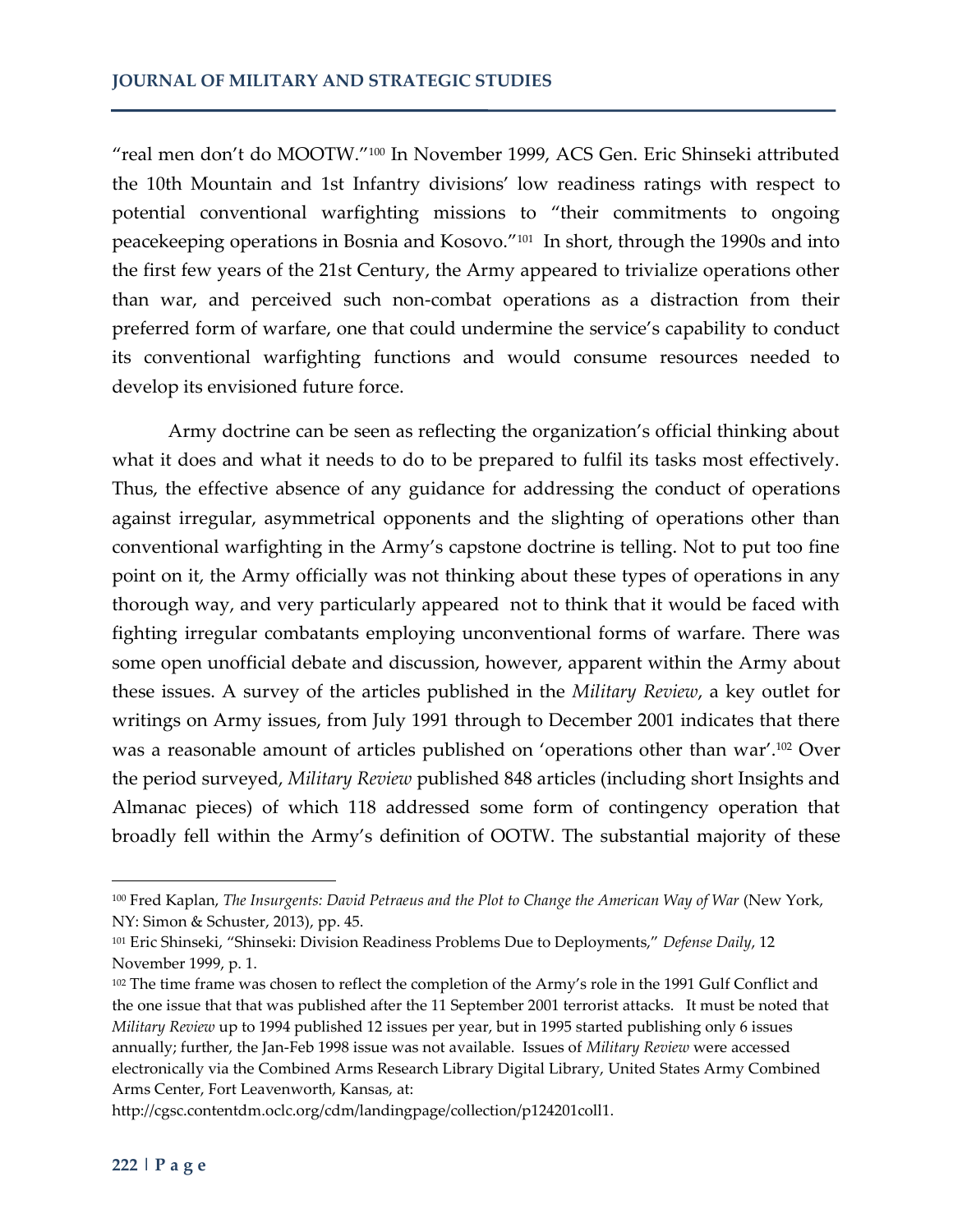118 articles addressed such topics as peace operations, humanitarian responses and disaster relief, counterdrug operations, war criminals, foreign internal defence, and civil-military/media relations. This set of articles largely described operations conducted by the US military, or explained operations by other organizations such as the UN, that had occurred in the recent past, and were reflective of the types of operations the Army was being tasked with by the US command authorities. Twelve articles focused primarily on insurgencies, asymmetrical warfare or terrorism,<sup>103</sup> of which several contended that the Army needed to take seriously that it might engage in asymmetric warfare against irregular opponents in the future and prepare accordingly.<sup>104</sup> Such a survey of one professional journal cannot be considered definitive.<sup>105</sup> Nonetheless, it does suggest that, even unofficially, consideration and discussion about the Army needing to be capable of conducting operations against irregular, non-state entities which employed unconventional, asymmetrical forms of warfare was on the very margins of Army concerns about the future character of warfare for which it needed to be prepared.

The seemingly widespread view within the Army that it needed to focus on preparing to fight conventional force-on-force, high-intensity combat against some peer opponent and that preparing for other forms of warfare or operations was of marginal utility arguably was shared by its sister services.<sup>106</sup> In the summer of 2002, the US

 $\overline{a}$ 

<sup>&</sup>lt;sup>103</sup> If articles that simply describe aspects of the operations in Somalia are included, this number increases to 18 articles. None of these other six articles examined the character of irregular warfare.

<sup>104</sup> See in particular, Col. John M. House, US Army, "The Enemy After Next", *Military Review*. LXXVII, No. 2 (March - April 1998): pp. 22 - 27; and Lieutenant Colonel Lester W. Grau, US Army, ret., and Jacob W. Kipp, "Urban Combat: Confronting the Specter", *Military Review* LXXXIX, No. 3 (July-August 1999): pp. 9-17. House concluded his article stating that "[US] Military forces must be prepared to defeat a variety of threats, because America's military advantages will force opponents to seek unexpected and unconventional avenues for attack." House, "The Enemy After Next", p. 27.

<sup>105</sup> The two 'official' journals published by the Association of the United States Army, *Army* and *Armour*, and the journal *Parameters*, were not surveyed. Although a complete survey of the articles published in *Parameters* was not undertaken, over the period of 1990 to 2003 this journal did publish a number of articles that addressed issues such irregular warfare.

<sup>&</sup>lt;sup>106</sup> To a degree, this holds for the USMC as well. The effort to prepare the USMC for an irregular future undertaken by Gen. Krulak were largely allowed to lapse under Gen. James Jones, who succeeded Gen. Krulak as Commandant in July 1999. See Terriff, "Of Romans and Dragons", and Terry Terriff, "Warriors and Innovators: Military Change and Organizational Culture in the US Marine Corps", *Defence Studies*, Vol. 6, no. 2 (June 2006): esp. pp. 227-239.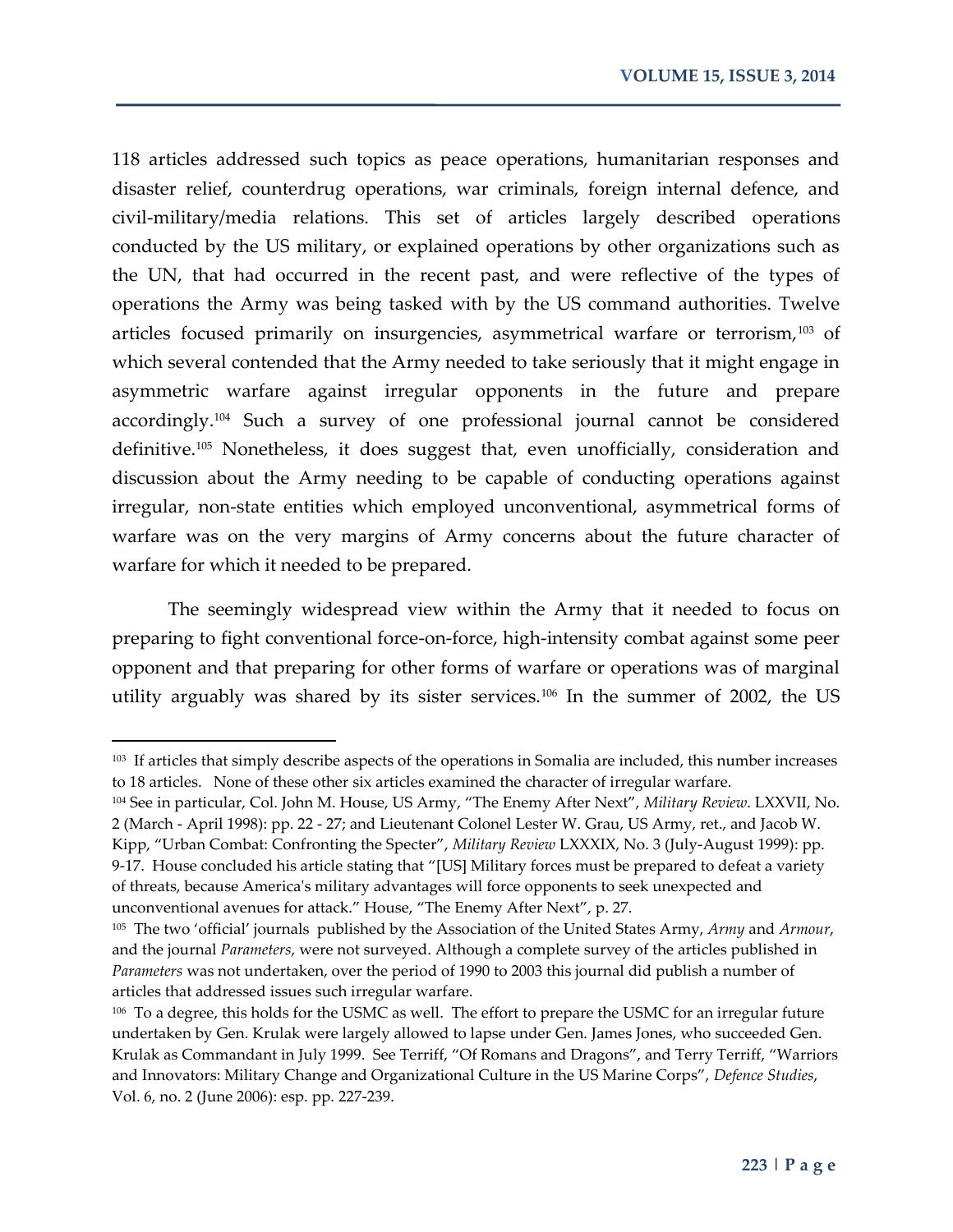military conducted Millennium Challenge 02, one of the largest and most expensive US joint force exercises and experiments ever undertaken, that was designed to test the concepts and theories that emerged from the US military transformation. This exercise roughly modelled an American "Blue Force" invasion of a fictitious state located in the Persian Gulf. The first day of the exercise proved disastrous for the invading US force. The Red Force, or enemy, commander utilized militia fighters to engage the Blue Force with a range of unconventional and irregular tactics and operations. The result was that a significant number of the invasion fleet ships were sunk by suicide-bombers in speed boats and small aircraft, communication interception was evaded through the use of coded cries from minarets and motorcycle messengers to transmit orders, and the Red Force's main conventional military units were hard to locate never mind destroy as they were constantly manoeuvring. The Blue Force compelled the refloating of the sunk ships and resurrection of the 'killed' soldiers and sailors in order to continue the exercise. The Red Force commander's subsequent continued use of unconventional approaches and tactics were eventually restricted to ensure that the exercise continued. The exercise proved to be very controversial for a number of important reasons, but a significant point was the US military commanders of the Blue Force appeared unwilling, and perhaps unable, to accept that an opponent would fight using militias as well as state military forces and would employ unconventional tactics and approaches. As former US ambassador Robert Oakley, who played the leader of the opponent state, pointed out, the Millennium Challenge 02 exercise showed "that a relatively primitive or unsophisticated enemy can find ways to surprise you''.<sup>107</sup> Yet as Lt. Gen. Paul van Riper (USMC, ret), who was the Red Force military commander, observed, "A phrase I heard over and over was: 'That would never have happened,' And I said: nobody would have thought that anyone would fly an airliner into the World Trade Centre... but nobody seemed interested."<sup>108</sup>

The US Army in the period from the end of the 1991 Gulf War through to the Iraq War that started in 2003 held a vision of future war that reflected its preference for preparing for and fighting a conventional, force-on-force war against a peer enemy.

l

<sup>107</sup> Quoted in Nicholas D. Kristof, "How We Won the War", *New York Times*, 6 September 2002, at: http://www.nytimes.com/2002/09/06/opinion/how-we-won-the-war.html.

<sup>108</sup> Quoted in Julian Borger, "Wake-up call", *Guardian*, 6 September 2002, at: http://www.theguardian.com/world/2002/sep/06/usa.iraq.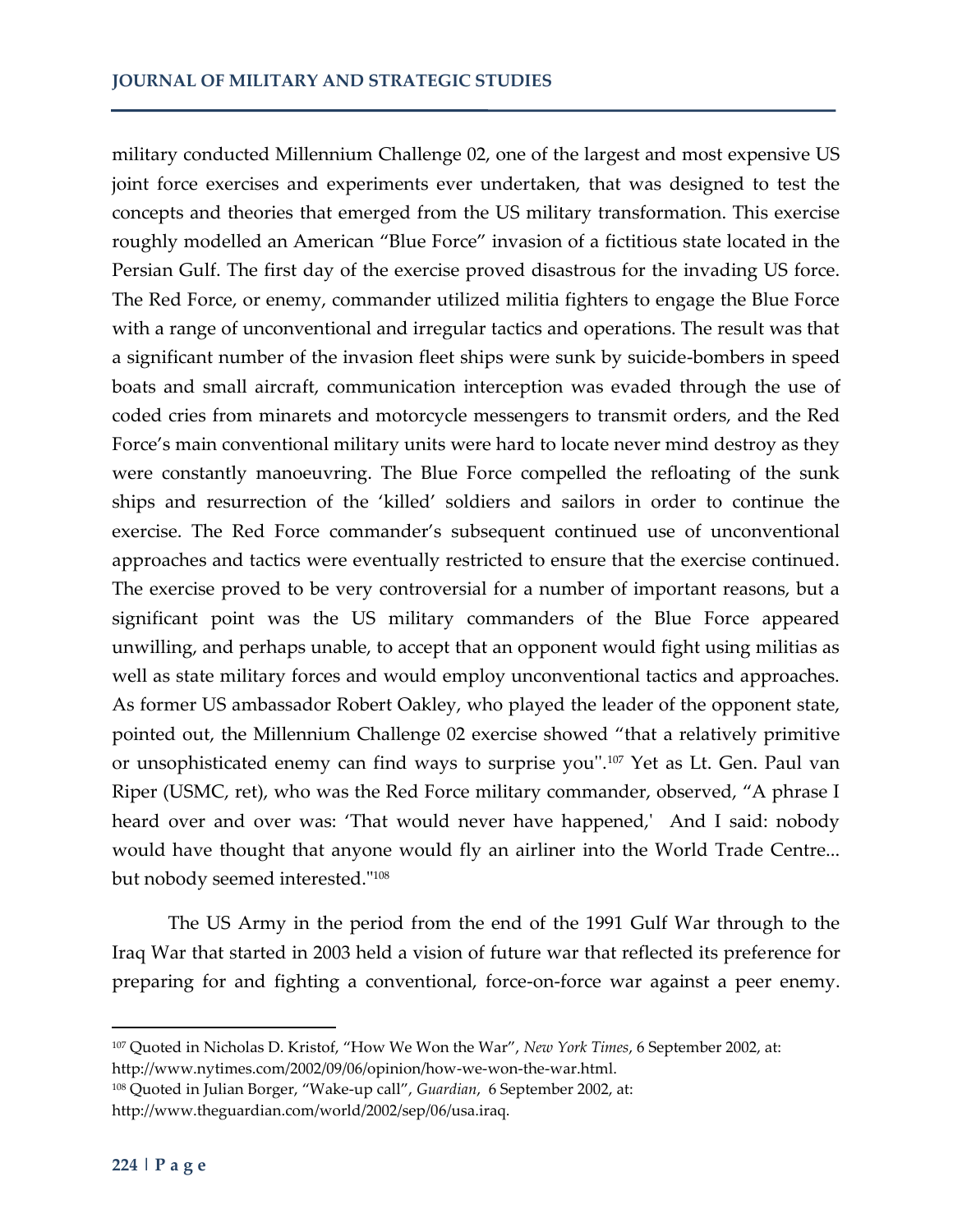This intent focus on being able to fight high intensity conventional battles against a peer opponent resulted in alternative future forms of warfare which could emerge seemingly being evident only on the margins of Army thinking. Doctrine is central to explaining what types of operations the Army will engage in, how it intends to conduct combat operations and what it thinks the organization needs to do to prepare for future conflicts and combat. The two main capstone doctrines promulgated after the 1991 Gulf War and before the US-led invasion of Iraq in 2003 strongly emphasized traditional conventional combat, slighted what the Army labelled, in an almost derisory fashion, 'operations other than war', and essentially ignored preparing to conduct operations again irregular, unconventional opponents. There was some wider discussion of the need to prepare to fight against irregular enemies that resorted to unconventional, asymmetric approaches to offset the Army's clear military superiority in conventional warfare, but such arguments were largely on the fringe of the main debates and did not gain any traction in the service's deliberations on the future character of warfare. The content of each of the doctrine manuals promulgated was a compromise, and what was included or excluded depended in part on what senior leaders wanted or preferred and in part on what the wider Army would be comfortable with. The very clear emphasis in these two capstone doctrines on major combat reflected the Army's self-understanding that it its prime purpose was to prepare for and, if need be, to be capable of successfully waging, high-intensity, force-on-force warfare against a peer professional opponent. Hence, considering or preparing for any other types of operations or conducting other forms of warfare was both unwelcome and bothersome, and the Army generally harboured an indifferent attitude towards preparing for or conducting any operations other than major combat. The US Army thus entered into Iraq largely unprepared for the prospect that Iraqi military forces and militias might very well resort to unconventional tactics and approaches in tandem with conventional warfighting approaches, and that Iraqi's might very well resort to guerrilla warfare rather than accept defeat.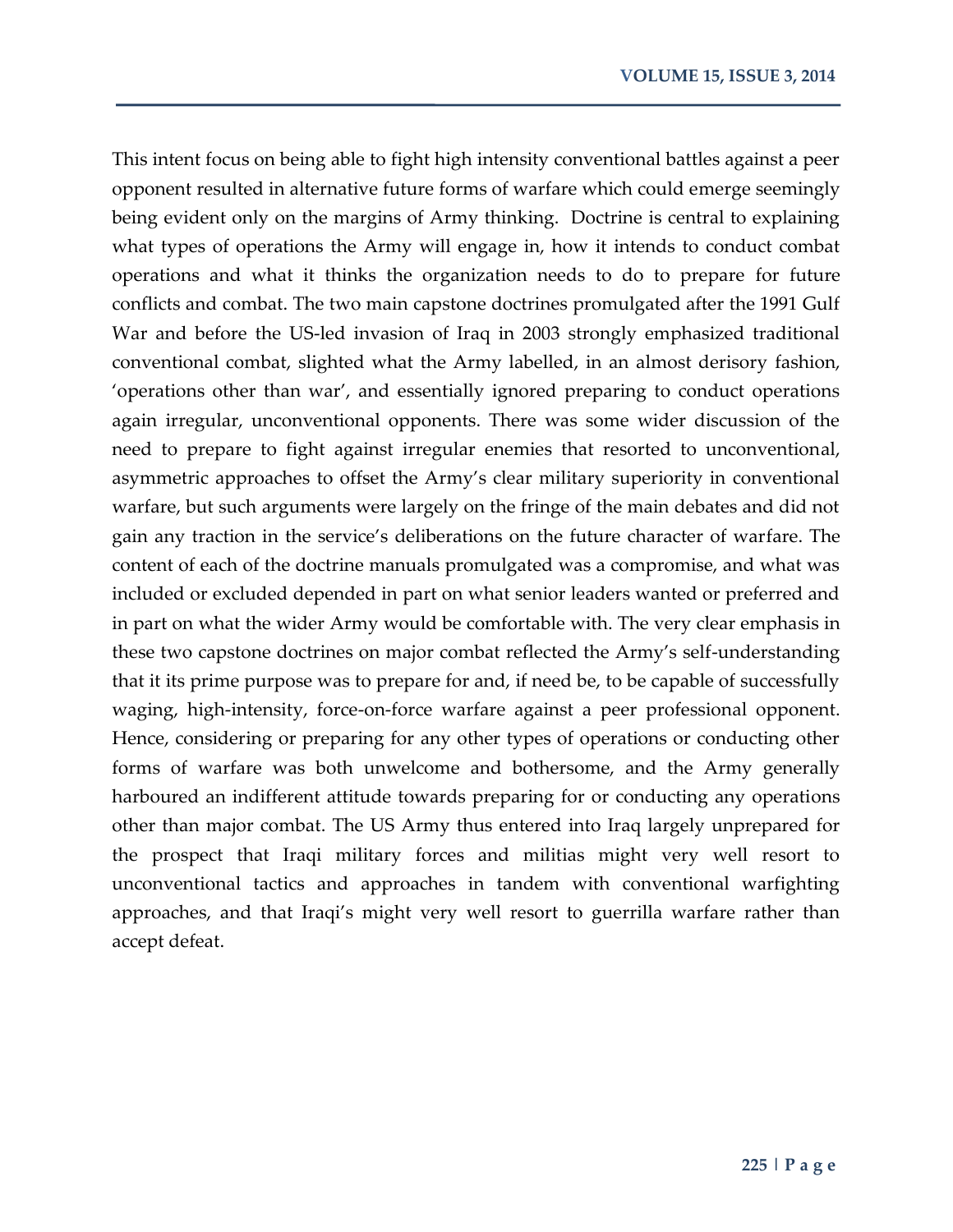#### **Conclusion**

The US Army entered Iraqi displaying no evident appreciation that it was embarking in a war in which there was a real prospect it would face irregular (and regular) Iraqi forces employing unconventional means or the real possibility that many Iraqi's would resort to insurgency to resist the American occupation of their country. Through the twelve years from the ending of the Cold War to the 2003 invasion of Iraq, the Army was distinctly focused on being able to fight and win a conventional, highintensity, mechanized war. The Army's intent focus on its future vision of warfare, and on developing and fielding the future force it was convinced it needed to be able to fight successfully on what it conceived as the future battlefields, resulted in all other considerations and possibilities essentially being ignored or marginalized. This narrow focus on conventional warfare is an artefact of the US Army's military culture. Over the past 100 years the Army has essentially internalized the idea that its purpose is to fight and win America's war, and that this means that its function is to conduct conventional, high-intensity, mechanized warfare against a professional peer (or near peer) opponent. The service's unhappy experiences in conducting military operations other than major combat missions, such as Korea and Vietnam, only served to strengthen this view of the Army's purpose. This self-conception that it does, and should, fight traditional forms of wars using traditional modes of warfare has come to define the identity of the Army and what it means to be a soldier. The centrality and power of this characteristic of the organization's self-identity shaped the Army's consideration of the future of warfare, and its conception of its future force structure. The result was that in the 1990s the Army seemingly was marching toward the future while looking through a conceptual telescope that was focused relentlessly on its preferred way of war.

The US Army's uncompromising emphasis on major force-on-force warfare meant the organization paid insufficient attention to ongoing changes in variegated battlefields around the globe. Indeed, the Army faced irregular warfare in Somalia, and irregular fighters featured in such theatres as Bosnia and Kosovo, among other regional wars, yet there seemed to be no organizational contemplation that the service would face such irregular fighters and unconventional modes of warfare on future battlefields. This lack of foresight meant that the Army was not prepared for irregular warfare intermixed with force-on-force battles, and it was not prepared to conduct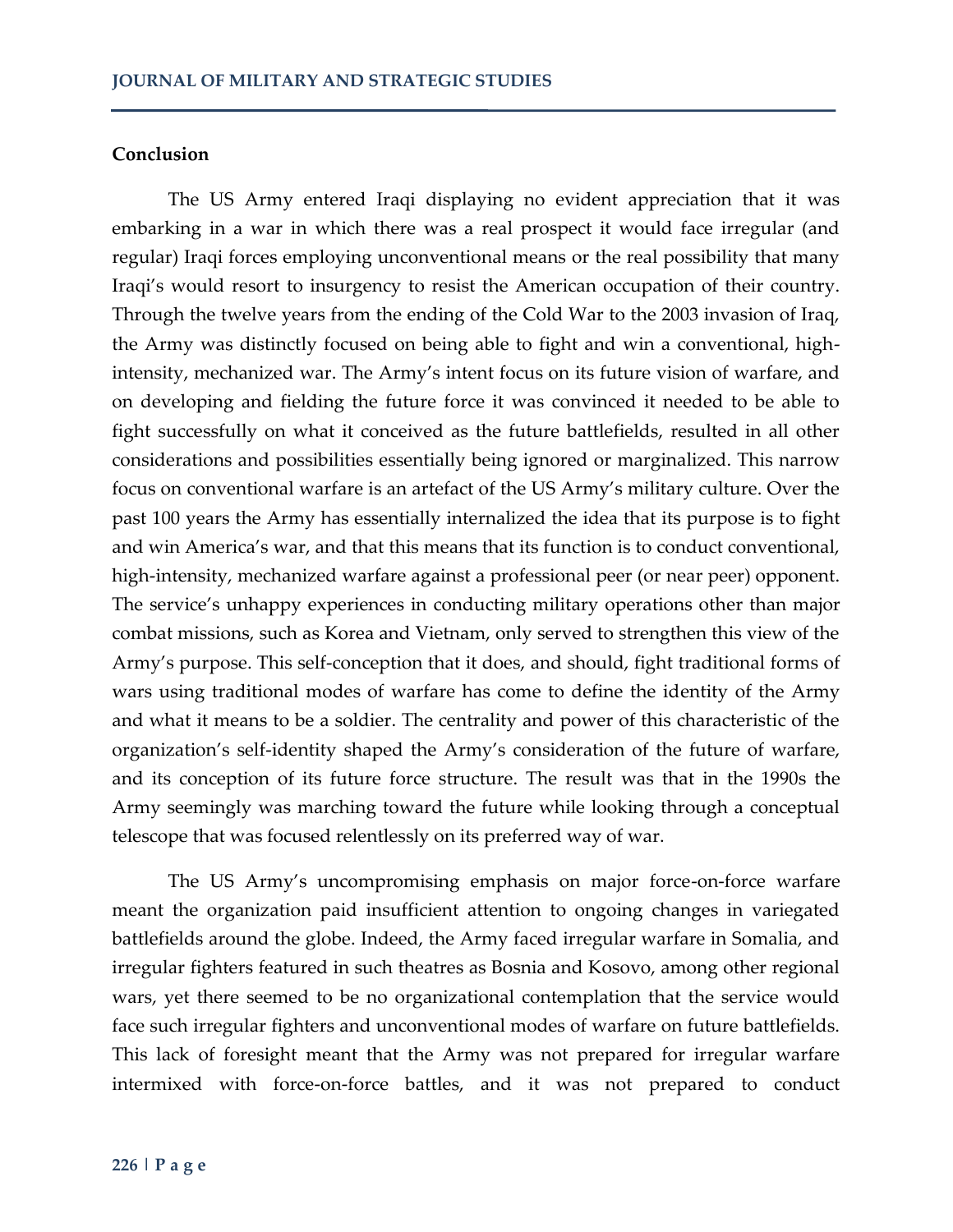counterinsurgency operations. The Army's focus on preparing on traditional conventional warfare, however, does not mean it got matters entirely wrong. The US Army and USMC's mechanized manoeuvre from the Kuwait border to Baghdad was mostly a traditional force-on-force fight and Army units involved demonstrated the organization's exceptional competence in this form of warfare. More problematic was the Army's vision of future warfare as represented by the Army After Next project and the Future Combat System. A core concept of the FCS was that Army units could replace mass, including armour, with superior situational awareness and stand-off massed firepower, but the vulnerability of medium-weight vehicles during the Iraqi insurgency makes this idea very problematic. One can only wonder how well a medium-weight force, even with superior situational awareness, such as represented by the FCS, would have fared in the 'Thunder Run' the Army's 2nd Brigade, 3rd Infantry Division, conducted through the thoroughfares of Baghdad.<sup>109</sup> Gen. Robert W. Cone, the current commander of Army Training and Doctrine Command, has observed that, "[o]ftentimes in recent years we have been mesmerized by technology."<sup>110</sup> Arguably, the Army was equally mesmerized by a vision of 'open battle', much as it had fought in the final year in World War II in Northern Europe and in the 1991 Gulf War, at the expense of having a force capable of 'close battle' in which armour, or mass, still remains rather important.

The US today, in the wake of the war in Iraq and with the war in Afghanistan winding inexorably toward some form of denouement, is once again looking to the future. As a service, it is again facing questions about its relevance, as the US is war weary and will prefer to avoid any large commitments of ground troops to a sustained overseas campaign. There have been attempts to argue that the Army did not get it wrong in Iraq, rather the whole campaign was a misbegotten misadventure borne of strategic miscalculations and strategic mistakes, and that the organization needs to focus on preparing for and conducting the traditional mode of warfare it wants to fight.

<sup>109</sup> On the Brigade's armoured punch into Baghdad and the form of combat involved, see David Zucchino, *Thunder Run: Three Days in the Battle for Baghdad* (London: Atlantic Books, 2004).

<sup>110</sup> Quoted in Dan Parsons, "Technology Alone Cannot Win Future Wars, Senior Military Leaders Say", *National Defense Magazine*, 24 October 2013, at:

http://www.nationaldefensemagazine.org/blog/Lists/Posts/Post.aspx?List=7c996cd7-cbb4-4018-baf8- 8825eada7aa2&ID=1314&RootFolder=%2Fblog%2FLists%2FPosts.